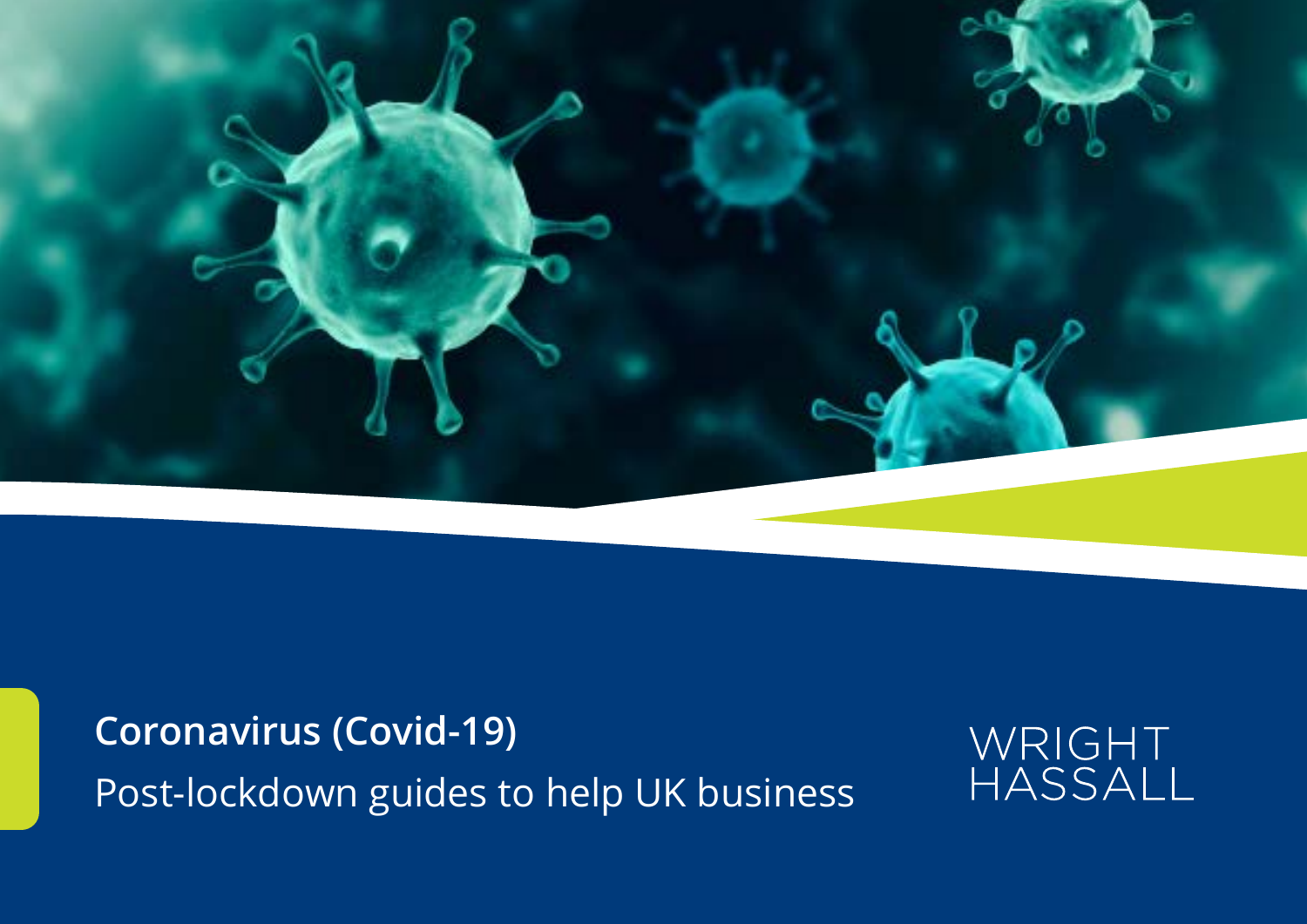# **Contents**

#### **[Employment considerations](#page-2-0)**

- **[Ending furlough leave](#page-3-0) [4](#page-15-0)**
- **[Health and safety](#page-3-0) 4**
- **[PPE and discrimination](#page-4-0) 5**
- **[Data protection](#page-4-0) 5**
- **[What if an employee refuses to return to work because of a health](#page-4-0)  [and safety concern?](#page-4-0) 5**
- **[Should an employer take any steps to manage the risk to the](#page-5-0)  [workforce caused by their commute to and from work?](#page-5-0) 6**
- **[Delaying bonus payments](#page-5-0) 6**
- **[Annual leave](#page-6-0) 7**
- **[The good work plan](#page-6-0) 7**

#### **[Contractual considerations](#page-7-0)**

- **[Supply chain](#page-8-0) 9**
- **[Contracts](#page-8-0) 9**
- **[Title and risk](#page-9-0) 10**
- **[Insurance](#page-9-0) 10**
- **[Data protection](#page-9-0) 10**
- **[Contract review](#page-10-0) 11**

#### **[Real estate considerations](#page-11-0)**

- **[Re-gears](#page-12-0) 13**
- **[Assignments and sub-lettings](#page-12-0) 13**
- **[Surrender the lease](#page-13-0) 14**

#### **[Health and safety considerations](#page-14-0)**

- **[Social distancing](#page-15-0) 16**
- **[Ensuring safe hygiene standards](#page-15-0) 16**
- **[Returning to unoccupied buildings](#page-15-0) 16**
- **[Site working](#page-15-0) 16**
- **[Liability](#page-16-0) 17**

#### **Corporat[e considerations](#page-18-0)**

- **[Transacting private company board meetings during lockdown](#page-19-0) 20**
- **[Dividend payments during the Covid-19 pandemic](#page-19-0) 20**
- **[Mergers and Acquisitions](#page-21-0) 22**
- **[Covid-19: the economic implications for businesses](#page-22-0) 23**

**[Our Covid-19 response team](#page-24-0)**



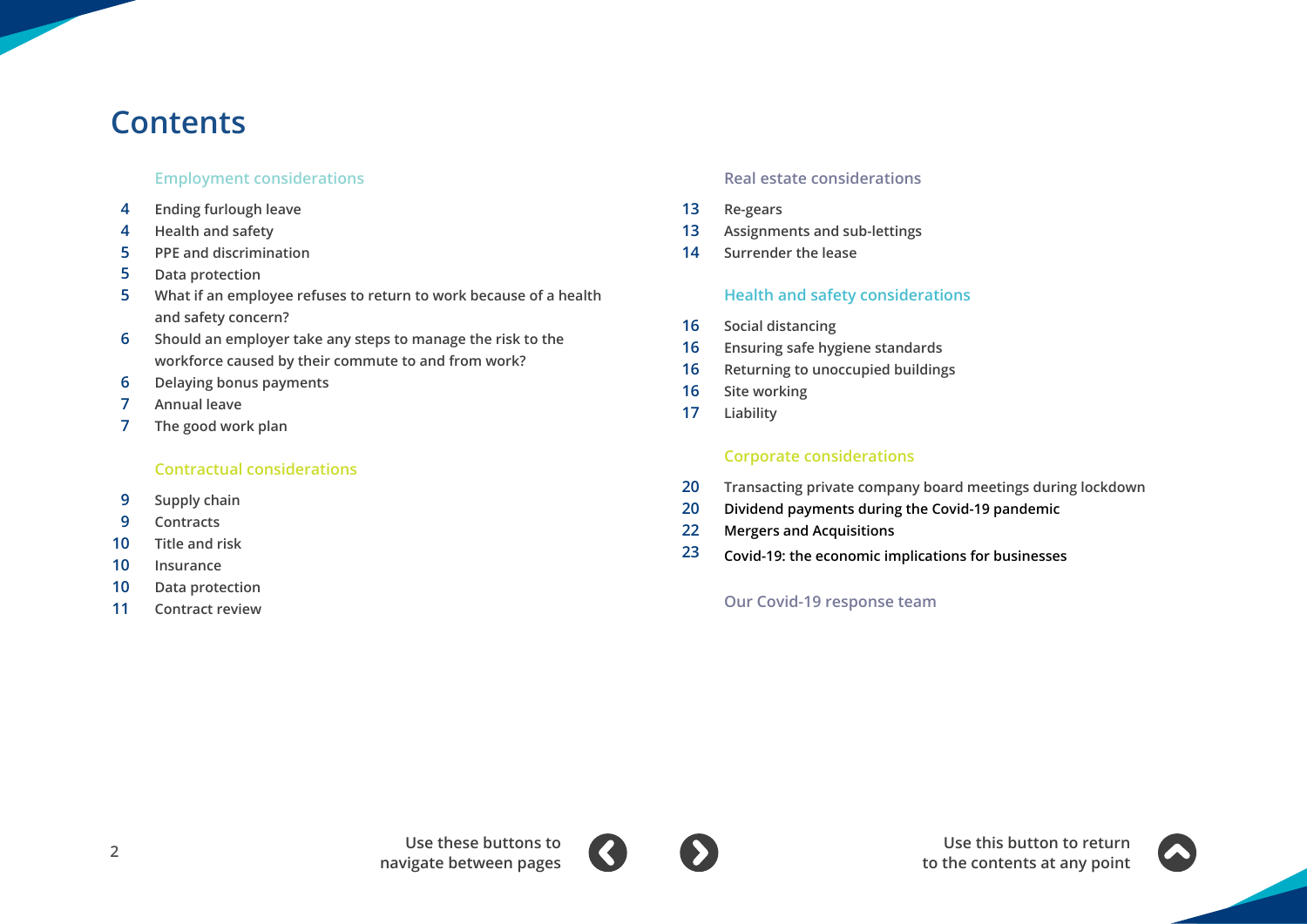# <span id="page-2-0"></span>**Employment considerations for Business**







**Use this button to return Use this button to return to the contents at any point to the contents at any point**



 $\mathbf{C}$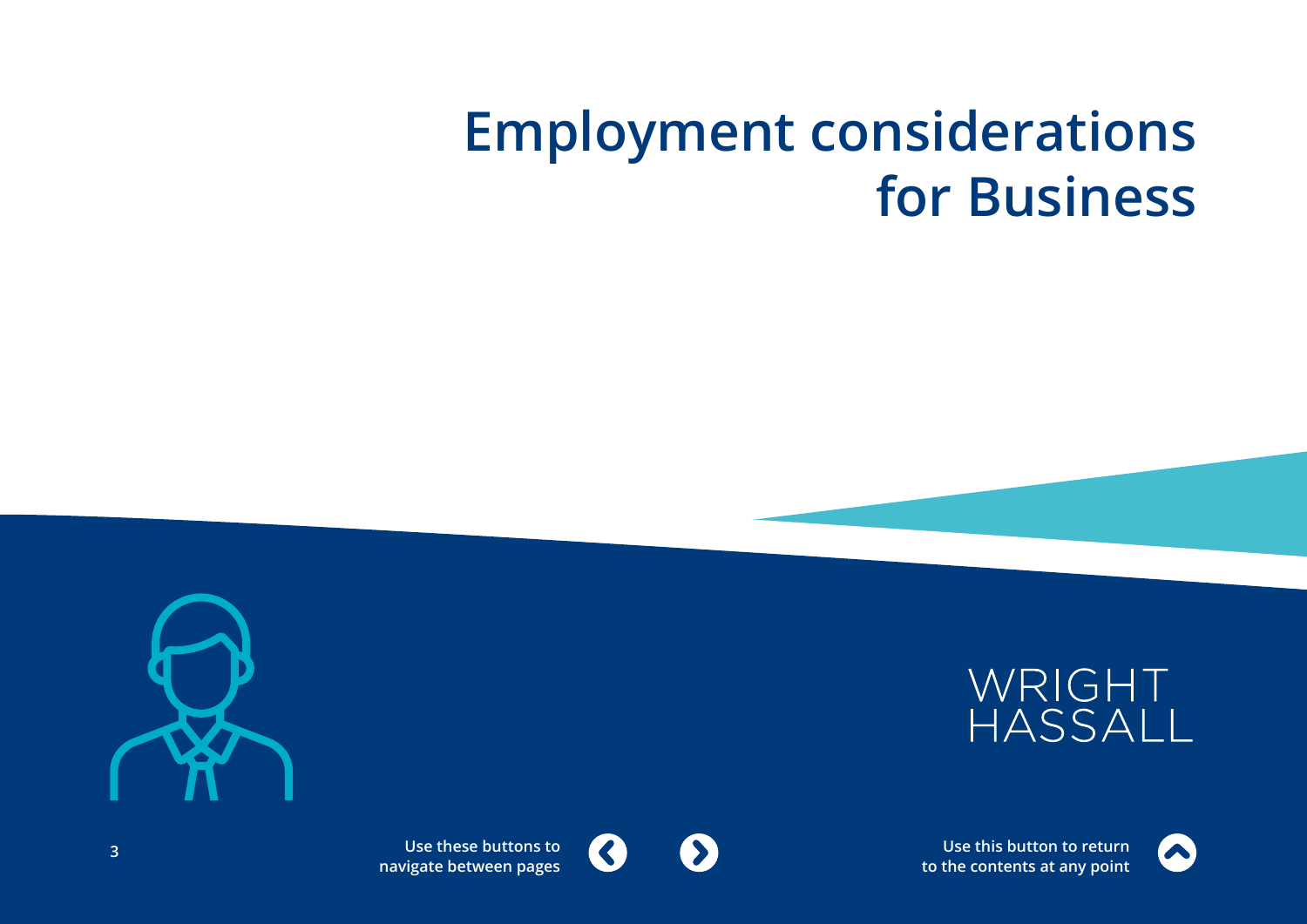<span id="page-3-0"></span>Now that the Government has taken some steps to ease the "lockdown" restrictions, and with the full reversal plan due to be revealed imminently, employers must start to think about the employment law implications of asking their workforce to return to the workplace.

# **Ending furlough leave**

It is likely that the whole workforce will not be required, and in most cases will not be able, to return to the workplace at once. Employers are therefore faced with having to select which employees should return and which should continue to be designated as Furloughed Workers.

When selecting who should return to the workplace, an employer must:

- consider which roles and skills are needed in the workplace as well as any "shielding" or caring requirements of certain employees, which would support their continued Furloughed Worker status; and
- must ensure that no discriminatory criteria are applied in the selection process as the usual employment law considerations in relation discrimination apply. In this situation the risk of sex discrimination and age discrimination are heightened. An employer must also bear in mind the requirement to make reasonable adjustments for disabled employees.

An employer needs to consider its procedure for ending Furlough Leave. Was any form of procedure depicted in the furlough agreement signed by the employee? If a return to work procedure was not agreed at the outset, the employer should serve notice to end the Furlough Leave in writing. There is no specific length of notice required, but this must be reasonable in the circumstances.

As well as informing the employee of the date that they are required to return to work, it is likely that other information will need to be provided such as the steps the employer has taken to ensure it is safe to return to the workplace, any temporary contractual changes such as changes in start and finish times in order to stagger the number of people concentrating in the workplace at peak times, and any policy changes such as changes to annual leave entitlements.

# **Health and safety**

Employers have a duty to provide a safe system of working for their workforce. Therefore, an employer requiring its workforce to return to the workplace needs to ensure it has conducted a thorough risk assessment and is confident, in the light of this, that it can make the necessary adjustments to appropriately manage any identified risks. If an identified risk cannot be managed to acceptable levels, employees should not be permitted to return to the workplace.

The Government has released eight Guides covering health and safety considerations for different types of workplace such as construction sites, factories and vehicles. These guides include workplace specific considerations, but the central themes from each guide are increasing the frequency of handwashing and surface cleaning, complying with social distancing guidelines by ensuring employees can remain two meters apart at all times where possible, and if a particular activity will not lend itself to employees being two meters apart, taking mitigating actions to reduce the risk of virus transmission between staff.

Some employers have been considering whether temperature testing can take place within the workplace. An employee's temperature is considered to be a special category of personal data under the General Data Protection Regulation ("GDPR"). Therefore, in order for an employer to be able to collect such information, it needs to demonstrate that there is a lawful basis for this processing. In this case,



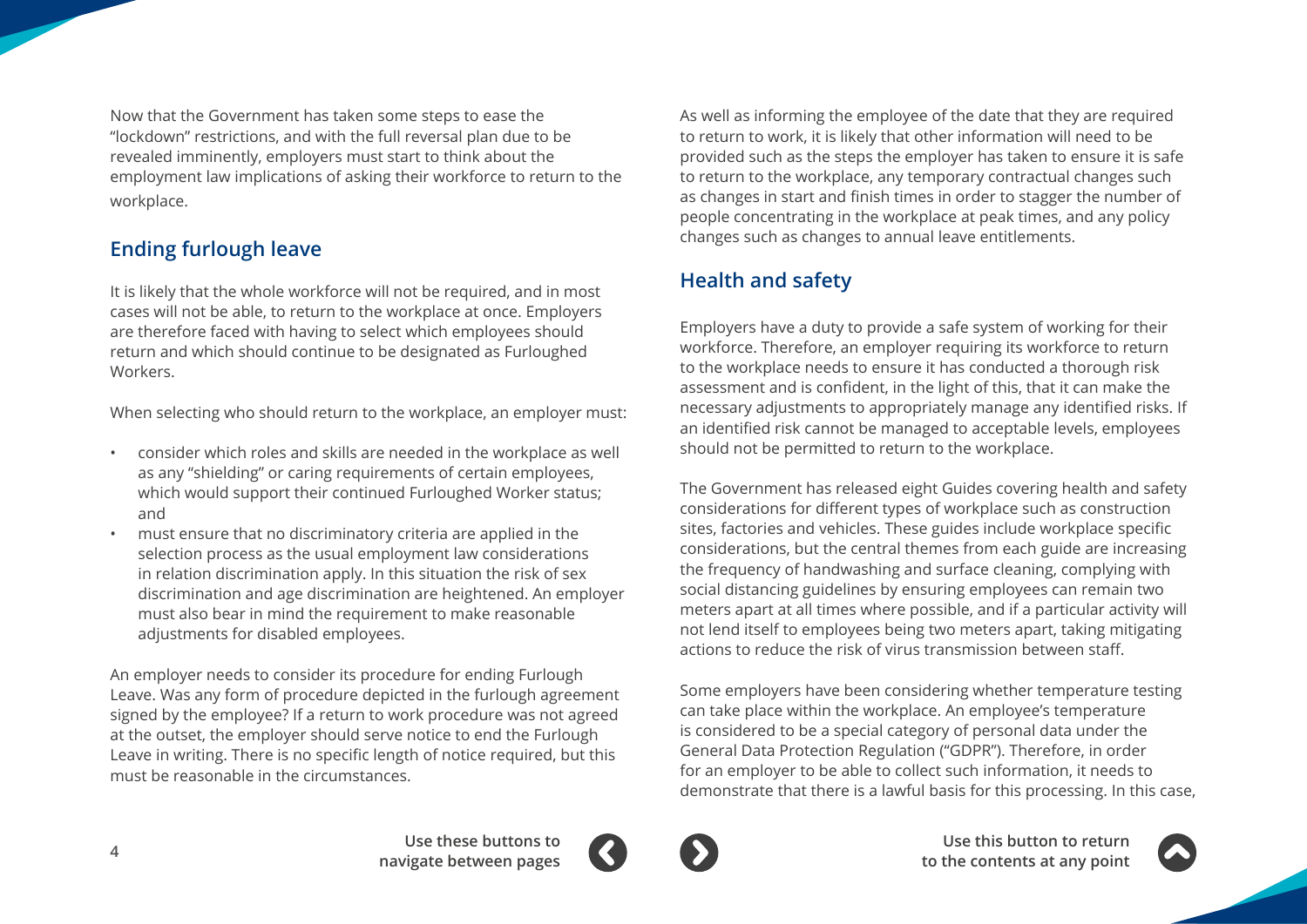<span id="page-4-0"></span>the data could arguably be processed on the basis of it being in the substantial public interest to do so.

Employers also needs to ensure the collection of this data is necessary and have relevant safeguards in place for its storage. Employees must be told in clear terms why the employer needs to take such a course of action, and if the temperature is to be taken by a physical contact check (as opposed to thermal imaging) the employees must consent to this contact.

Employers should fully consider their options prior to embarking on temperature checks in the workplace and should note that workplace temperature checking is not one of the measures recommended by the Government at this stage.

## **PPE and discrimination**

Some employees may be required to wear facial masks or face coverings in the workplace to protect themselves and also to protect other people that they come into contact with. This may be a stipulation arising from Government recommended advice, or a specific requirement of a professional body.

The existence of facial hair, such as that required for religious reasons, can potentially affect the way a facial mask fits and therefore mean it is not effective at meeting the employer's health and safety objectives. In the light of this, if an employer wishes to enforce a blanket policy of requiring all employees to be cleanshaven, it needs to ensure this is a proportionate means of achieving a legitimate aim as this request could potentially indirectly discriminate against members of certain religious groups.

It is almost certain that protecting the health and safety of employees and members of the public will amount to a legitimate aim. However,

in order for the request to be cleanshaven to be deemed a proportionate means of achieving this aim, the employer will need to show that the objective could not be achieved by alternative means, such as the provision of different masks.

# **Data protection**

Once back in the workplace, it is clear that an employer who becomes aware that one of its workforce has contracted the virus, must notify the rest of the employees of the risk of them being potentially infected as soon as possible. However, employers must keep in mind that the Data Protection Act 2018 defines information about an employee's health as a "special category of personal data." With this in mind, the employer must not disclose the identity of the infected employee if possible, and it should not provide any more information than necessary.

## **What if an employee refuses to return to work because of a health and safety concern?**

Despite an employer taking all the necessary steps to risk assess the workplace and as a result putting in place appropriate mitigating measures, some employees may still refuse to return to the workplace due to fears about the risk to their health.

If an employee can perform their duties from home, allowing the employee to continue to do this should be the employers first response.

If this is not possible, the employer needs to take the time to understand the employee's fears and concerns – talking to the employee about the measures the employer has put in place to protect the health and safety of its workforce may alleviate the employee's



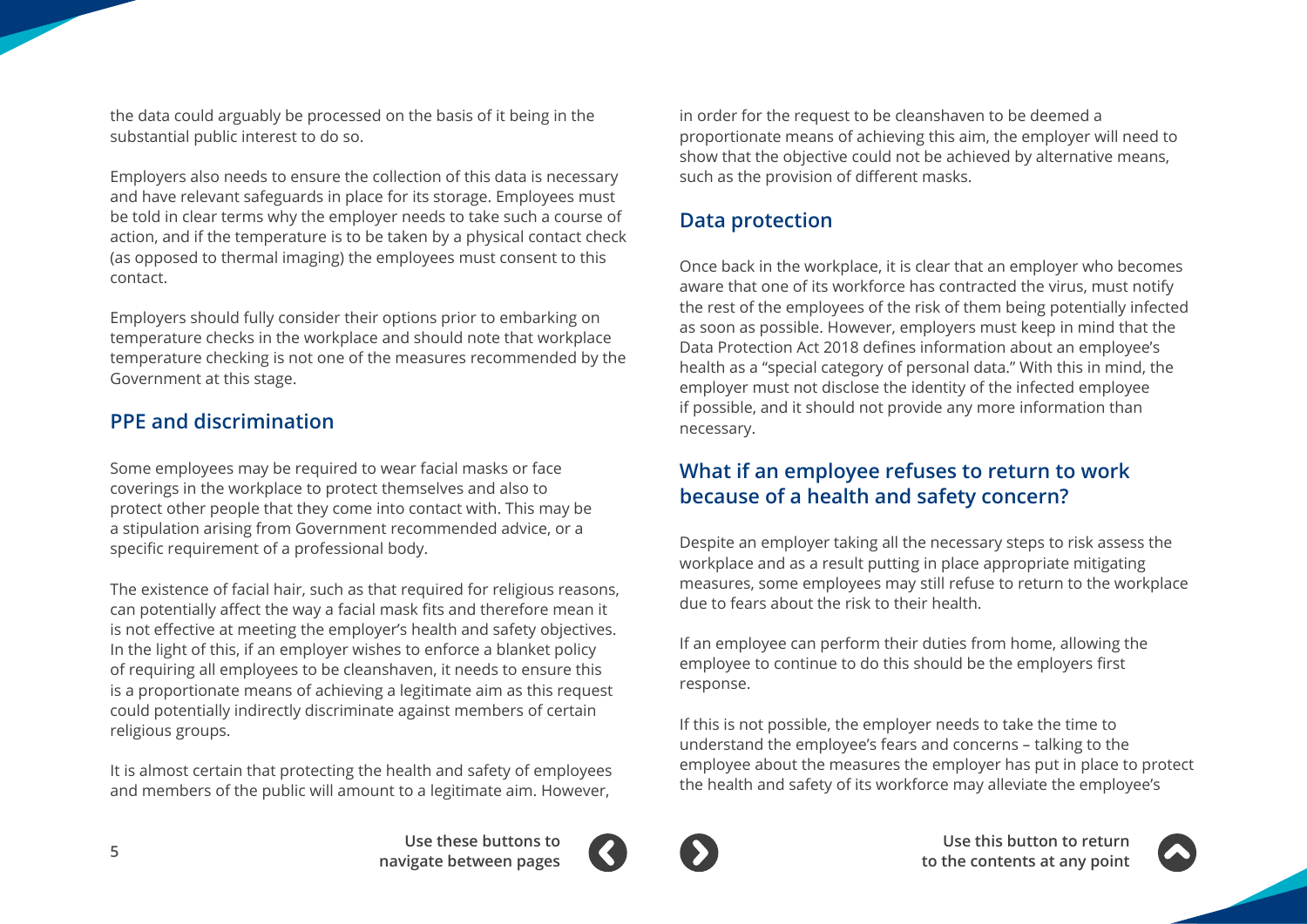<span id="page-5-0"></span>concerns and resolve the issue.

However, if an employee still refuses to attend the workplace, the employer needs to carefully consider whether it would be discriminatory to take disciplinary action against the employee for misconduct based on their refusal to follow a reasonable management instruction to attend work, and whether it would be discriminatory to refuse to pay the employee in relation to the period of "unauthorised" absence.

Employers need to remember that an employee's refusal to attend work on the basis that they believe they are at risk of imminent danger, could afford them protection from suffering any form of detriment in consequence of their actions, or from being dismissed. In fact, a dismissal/constructive dismissal in these circumstances may amount to an Automatically Unfair Dismissal, which does not require an employee to have two years' service.

# **Should an employer take any steps to manage the risk to the workforce caused by their commute to and from work?**

This is a tricky area given that an employer has no control over the public transport environment. However, an employee who believes they are at risk of imminent danger by using public transport due the lack of social distancing, may be entitled to rely on this as a reason for refusing to return to the workplace. The employee can then potentially rely on the legal protection preventing them from being subjected to a detriment or from being dismissed in consequence of raising a serious and imminent health and safety concern.

However, in order for an employee to rely on this protection, the danger needs to be one that the employee could not reasonably be expected to avert. Employers should therefore consider highlighting alternative options of transport to employees, allowing flexibility to employees to travel at off peak times and purchasing more car parking spaces to enable employees to drive to work.

# **Delaying bonus payments**

Given the detrimental economic impact caused by the current pandemic, employers are considering delaying the payment of bonuses as part of measures designed to ensure their long-term sustainability of the business.

Whether an employer can do this will depend on whether the bonus scheme is contractual or discretionary, and on the precise terms of the scheme.

If the bonus is contractual, its terms will dictate whether it can be deferred or not, no matter what the circumstances are. If the terms do not permit deferral, an employer can only delay payment with the employee's express consent.

If the bonus is discretionary, an employer may be more able to defer payment given the unprecedented context of the pandemic. However, consideration still needs to be given to the implied term of trust and confidence between employer and employee necessary to sustain the employment relationship, and whether the employer's actions in deferring payment may breach this. Again, an employer may be better protected by trying to obtain the employee's consent to the deferral. In these unprecedented times where employees are conscious of the real possibility of lay off and redundancy, they are more likely to agree to a deferral than they would in normal circumstances.



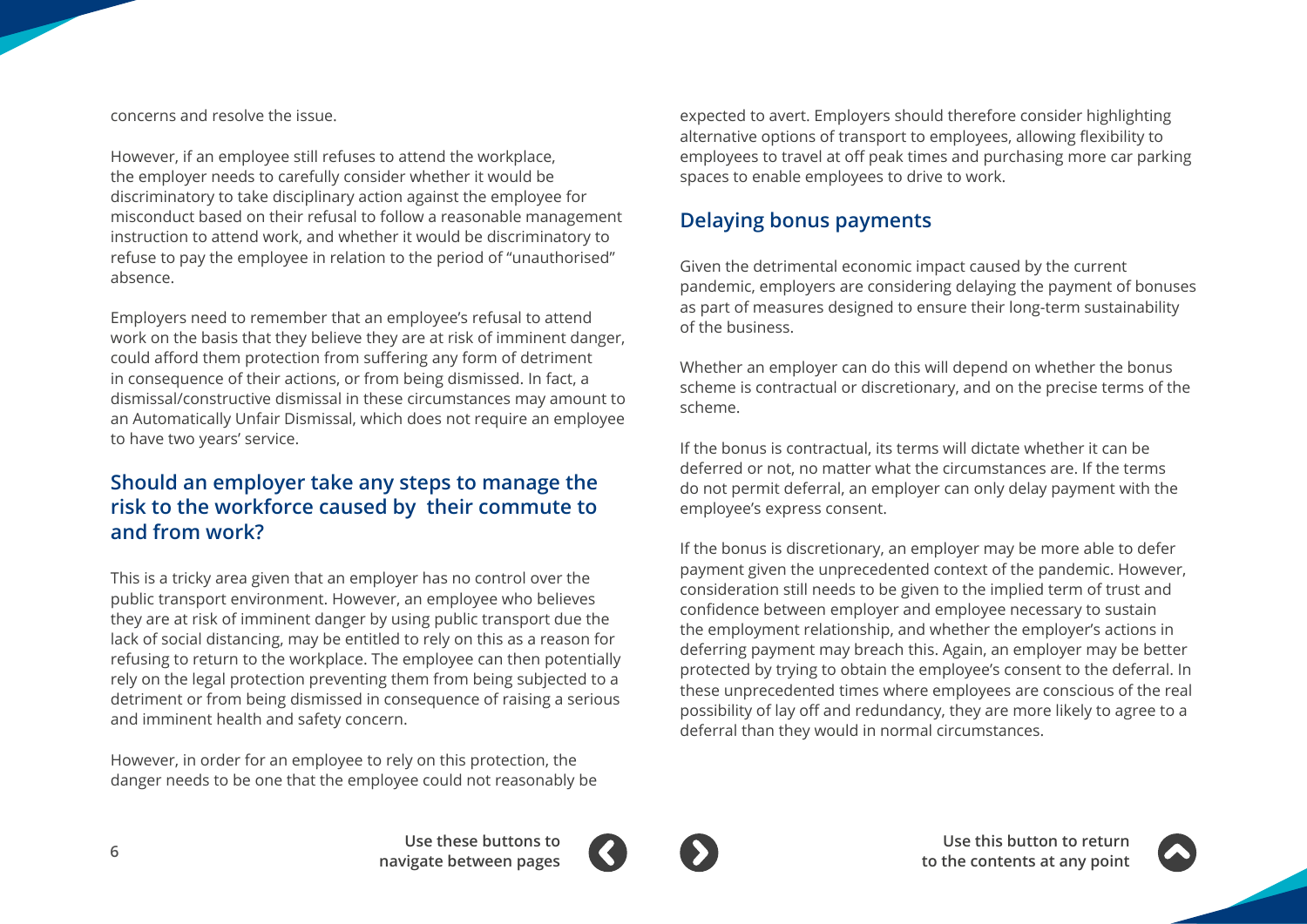## <span id="page-6-0"></span>**Annual leave**

The Government has passed emergency legislation allowing employees to carryover up to 20 days of annual leave into the next two holiday leave years, if this leave cannot reasonably be taken due to the impact of the current pandemic.

Arguably, those employees that have been placed on a period of Furlough Leave could have taken annual leave during this period (noting of course that the employer would need to top up the furlough pay to full salary), and thus it may not be reasonable for a Furloughed Worker to seek to carry over their untaken annual leave. However, this will be case specific; for example, an employee may have been discouraged from taking annual leave during their period of Furlough Leave due to the employer not being in a financial position to top up their salary to 100%.

Employers should do everything reasonably practicable to ensure that employees are able to take as much of their annual leave in the year to which it relates. It is therefore vital that employers communicate with the workforce about expectations in relation to annual leave, and if it is not possible for this to be taken, the amount of days carried forward should be made expressly clear to the employee in order to ensure the employer cannot be criticised for failing to allow the employee the opportunity to take the leave.

# **The good work plan**

Understandably, many employers have put the mandatory changes to Contracts of Employment implemented on 6 April 2020 following the Good Work Plan, on the back burner. However, it must not be forgotten that employees and now workers (including agency workers, casual workers and zero hours contract workers) must receive a written

statement of employment particulars on or before their first day of engagement, this replaces the previous legislation which permitted the statement to be provided within two months of the start date.

In addition, since 6 April 2020, the written statements of particulars must contain any training entitlement provided by an employer, including whether any training is mandatory and/or must be paid for by the employee, and all of the benefits that an employee is entitled to receive as part of their employment.

The changes also specify that a Privacy Notice must be attached to each contract issued to an employee or worker. A Privacy Notice provides information about how the employer will processes an employee or worker's personal data.

One area not covered by the April changes is short time working and short-term lay off clauses. However, employers should not disregard the importance of these clauses as their absence in many contracts caused havoc at the start of the current pandemic prior to the Government stepping in and introducing the Furlough Scheme. A short-time working clause allows an employer to temporarily reduce an employee or worker's hours of work and reduce their pay accordingly without being deemed to be in breach of contract. Similarly, a shortterm lay off clause allows employers to temporarily not provide employees and workers with any work or pay without facing breach of contract and/or dismissal related claims. The pandemic has demonstrated why these clauses should feature in all contracts.

## **About the author**



**Tina Chander** Partner T: 01926 884687 M: 07779 970737 E: tina.chande[r@wrighthassall.co.uk](mailto:tina.chander%40wrighthassall.co.uk?subject=)



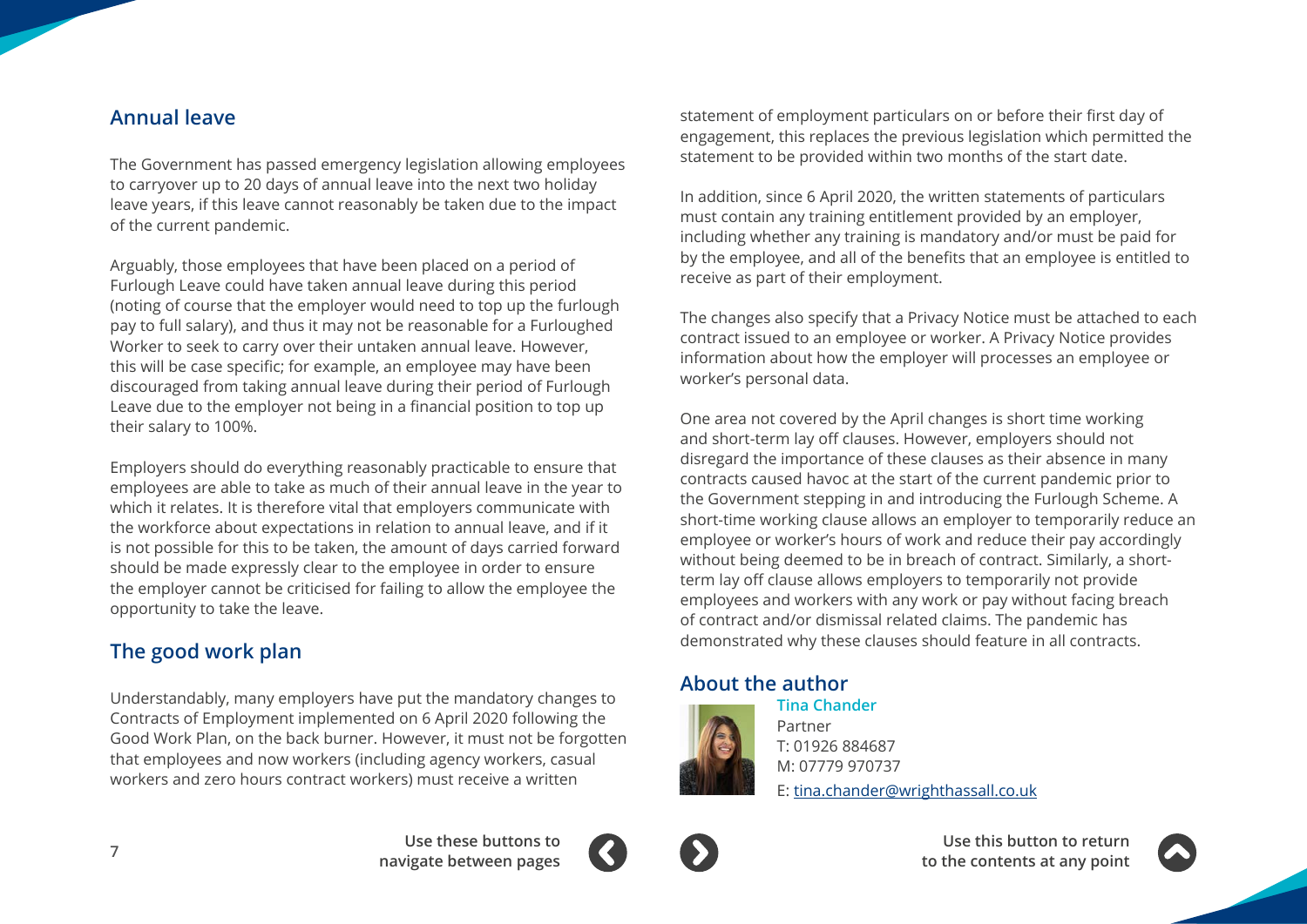# <span id="page-7-0"></span>**Contractual considerations for Business**







**Use this button to return to the contents at any point**



 $\blacktriangleright$ 

 $\blacktriangle$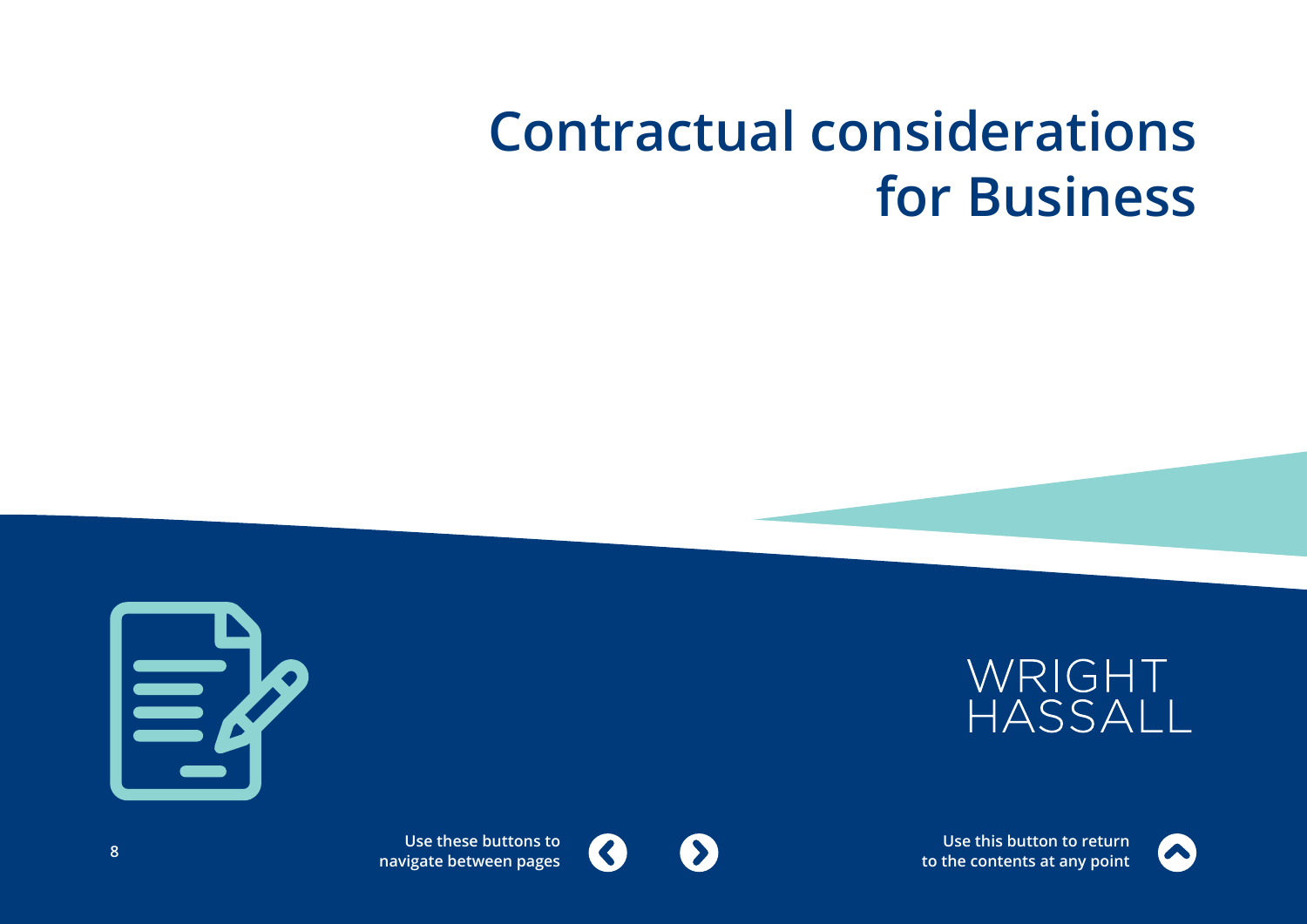# <span id="page-8-0"></span>**Supply chain**

Vital to any business is its supply chain and with the impact of Covid-19 this is an area of significant focus.

To understand the potential exposures to your business you should undertake a supply chain mapping of your existing services in order to ascertain any potential vulnerabilities. With this in mind, you should consider the following:

Impact upon your business: Consider what is critical to the provision of your services and/or supplies and what do you need to ensure you can deliver them. In particular, identify whether there are any gaps or potential points of failure within your supply chain and what you may need to put in place to overcome them or mitigate against failures or delays. For example, do any performance or other assurances apply and do you have any alternative options (whether short or long terms) you could consider? Do consider your obligations as to notifying any claims (as time for notification can be critical).

Location of your suppliers: If any of your suppliers are located in an area significantly impacted by Covid-19, supplies may be severely disrupted. In complex supply chains, seek assurances from your suppliers / service providers.

Lead Times: Identify the lead times that apply within your supply chain. Whilst longer lead times may, in the immediate term, pose less risk do consider the impact and how it may best be mitigated.

Alternatives: Consider the extent to which supplies could be obtained from / services could be provided by other providers (including those outside of the locations most heavily impacted). Consider whether, in particular following stockpiling for Brexit, there are alternative suppliers who hold increased supplies. Of course, do consider your

current contractual arrangements (including as to exclusivity and/or minimum volumes).

Regulatory: Where gaps are identified and supplies are substituted, these could affect regulatory obligations (e.g. as to traceability of country of origin). Consider who should bear the administrative burden and the additional costs that may arise.

Increasing/Decreasing Supply: Customers may wish to reduce / increase supplies. This requires consideration of existing contract terms as to the flexibility permitted within these and the likely impact on cost to both parties.

**Notice:** Contractual obligations may include a requirement for suppliers to inform their customers of certain delays or potential risks to supply, including new proposed terms which may or may not be incorporated into the contract, depending on whether they are 'deemed to apply'. Remaining alert to these and responsive to any such communications may avoid the potential for deemed acceptance of such terms and associated cost.

- Where gaps are identified in the supply chain, or where any elements are substituted, these could affect a party's regulatory obligations and may therefore require communication with a regulator.
- Consider alternative solutions as to mitigating losses. Can a new arrangement be agreed with the supplier / customer as to any goods no longer required (of course at all times bearing in mind the potential for change in contract terms as detailed further below).

# **Contracts**

Any communication which involves a change in performance by either party must be managed extremely carefully in order to avoid a



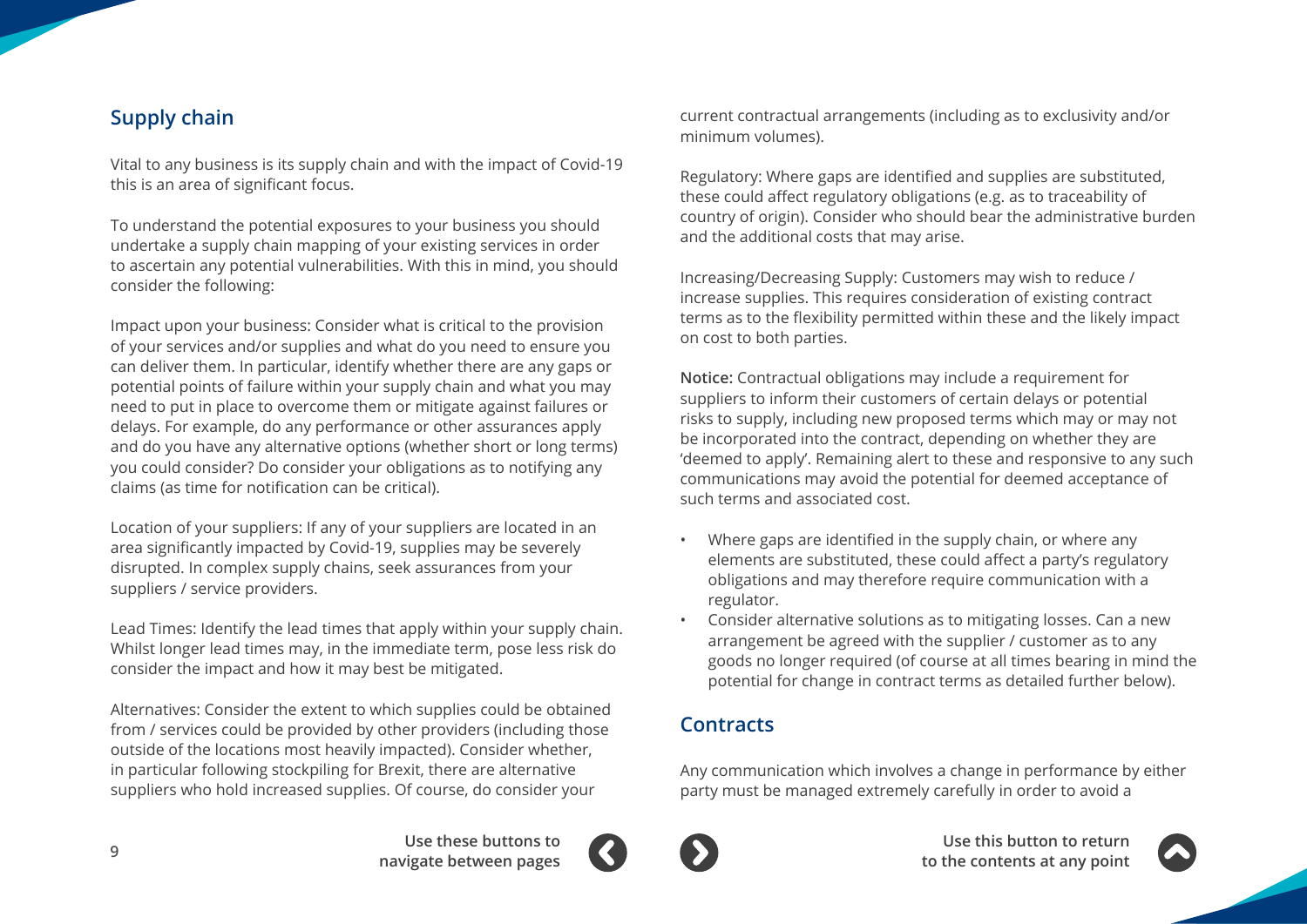<span id="page-9-0"></span>situation where a party inadvertently waives its rights or unintentionally varies the terms of the contract. The impact of Covid-19 on businesses provides a breeding ground for contractual disputes, many of which can be anticipated and dealt with through good communication and detailed contract governance procedures. However, where these issues threaten to escalate, the following areas are those most likely to require detailed advice:

- **• Frustration**: Where a party attempts to claim that the performance of their obligations under the contract have become impossible (or radically different) due to events resulting from Covid-19 which were both beyond their contemplation and control. If successful, frustration will result in termination of the contract, however the threshold is high and therefore not easily met.
- **• Force majeure**: A clause found in many contracts that enables one or both parties to be relieved from their contractual obligations, either temporarily or permanently, as a result of specific circumstances or circumstances outside their reasonable control (depending on the drafting of the clause).
- **• Material adverse change**: Contract terms may allow for renegotiation of certain terms (e.g. charges) and/or termination of the contract in the event of a material adverse change. This will very depend on the particular circumstance and the drafting of the relevant clause as to whether or not the change will be caught.
- **• Notice**: Notice requirements are often included within contract terms which require notice to be given (or received) in certain situations. These are rarely subject to extension or delay and so parties should ensure the relevant notice can be given via the required method and within the required timescale.

# **Title and risk**

In many contracts, risk in the goods passes on delivery whereas title is reserved until payment. You should consider your contracts to assess

whether that is the case and whether any mitigations should apply. For example, if you are paying for goods in advance, what protections do you have in place if the supplier becomes insolvent (e.g. can you take steps to take possession of the goods). As part of your assessment of suppliers, you should also consider their financial strength.

## **Insurance**

Whether or not an insurance policy will extend to losses suffered due to events arising from Covid-19 will depend on its terms and could result in dispute. Standard business interruption cover usually requires damage to property, such as storms or fires, in order to be triggered, which means the majority of SMEs may not be covered for losses suffered either directly or indirectly from a pandemic. Careful scrutiny of policy terms will determine whether such exclusions apply as well as any related requirements such as the timing of notification of losses to an insurance provider.

# **Data protection**

Security of information, whether personal data or confidential business information, can be challenging to maintain within a home working environment. Suppliers may be particularly vulnerable when considering their contractual obligations to customers and the potential extent of their liability (often unlimited) under a contract.

Equally, when contracts terminate, or companies go insolvent, vital information can be lost. Early consideration as to whether valuable data about products, services or customers could become irretrievable once a supplier has ceased trading or terminated a contract can help to identify processes to mitigate such a result.



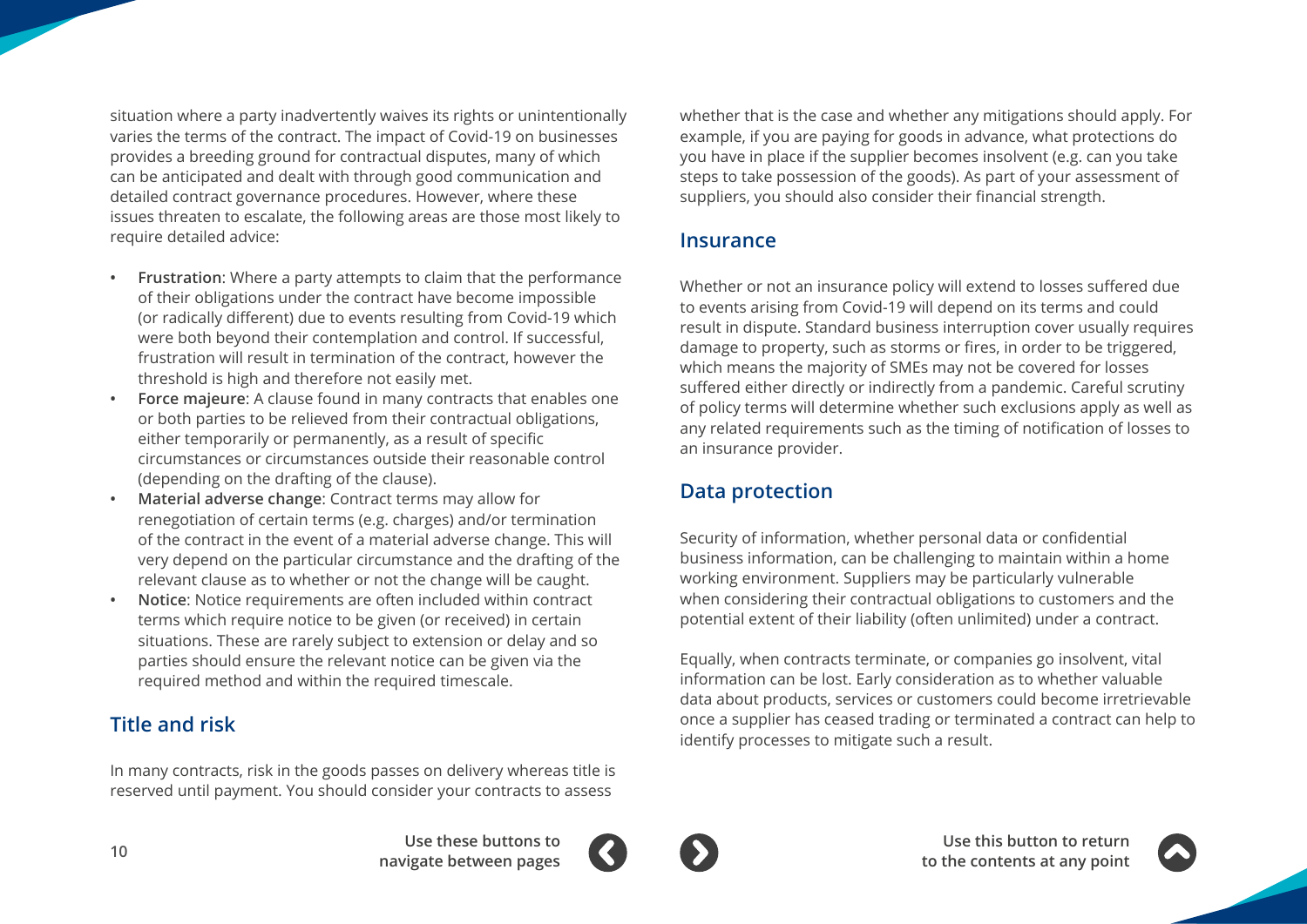## <span id="page-10-0"></span>**Contract review**

Contracts are the lifeblood of business. In the good times, everything works smoothly and you take them for granted. Few, if any, of us would call the present time a good one. As businesses of all sizes feel the strain of trading within the constraints of lockdown, their contracts are being severely tested.

Knowing what protections and potential pitfalls there are in your contacts has rarely if ever been more important. Using your contractual rights and remedies to your best advantage can make a crucial difference to your business.

It's a rare business that likes spending money on lawyers (…if you know any that do, please let us know…). But, just as there are times when you should go to the doctors, so there are times when you ought to seek advice on your contracts.

In those circumstances, we are here to help.

There is much that you can do yourself, such as identifying:

- The relationships where difficulties have arisen;
- The document or documents that set out what the terms of the contract for each of those relationships;
- What the problems you are having are, and what the contract says about the rights and obligations of each party in those problem areas; and
- How long the contract run for, and how much longer has it got run.

You can then work out, if you have not already, what you want to achieve.

Once you have this general information, and a clear idea of what you

 want to achieve, you will need to look into the detail of the contract to see what you can and cannot realistically achieve.

The sort of details you may look at here include:

- The key contact obligations;
- Whether there are any requirements relating to exclusivity and/or minimum volume commitments;
- If the contract has a variation clause allowing you to agree changes to the contract and, if so, how the clause works;
- Whether the contract limits liability;
- Whether you may terminate it early even if there has been no fault on either side ;
- If it has a force majeure clause;
- If it has services levels and/or KPIs, and the remedies for breach;
- Whether there have been other breaches of contract; and
- If the contract has a clause allowing termination for breach.

One you get into the realms of enforcing terms of the contract, force majeure, terminating for breach or serving notice, you are likely to need to need assistance. The consequences of getting it wrong – including failing to comply with any notice requirements, can be substantial.

An independent view on the strengths and weaknesses of your position, can also help you to negotiate a better and swifter resolution.

# **About the author**



**Lindsay Ellis** Partner T: 01926 884680 M: 07795 528441 E: lindsay.elli[s@wrighthassall.co.uk](mailto:lindsay.ellis%40wrighthassall.co.uk?subject=)



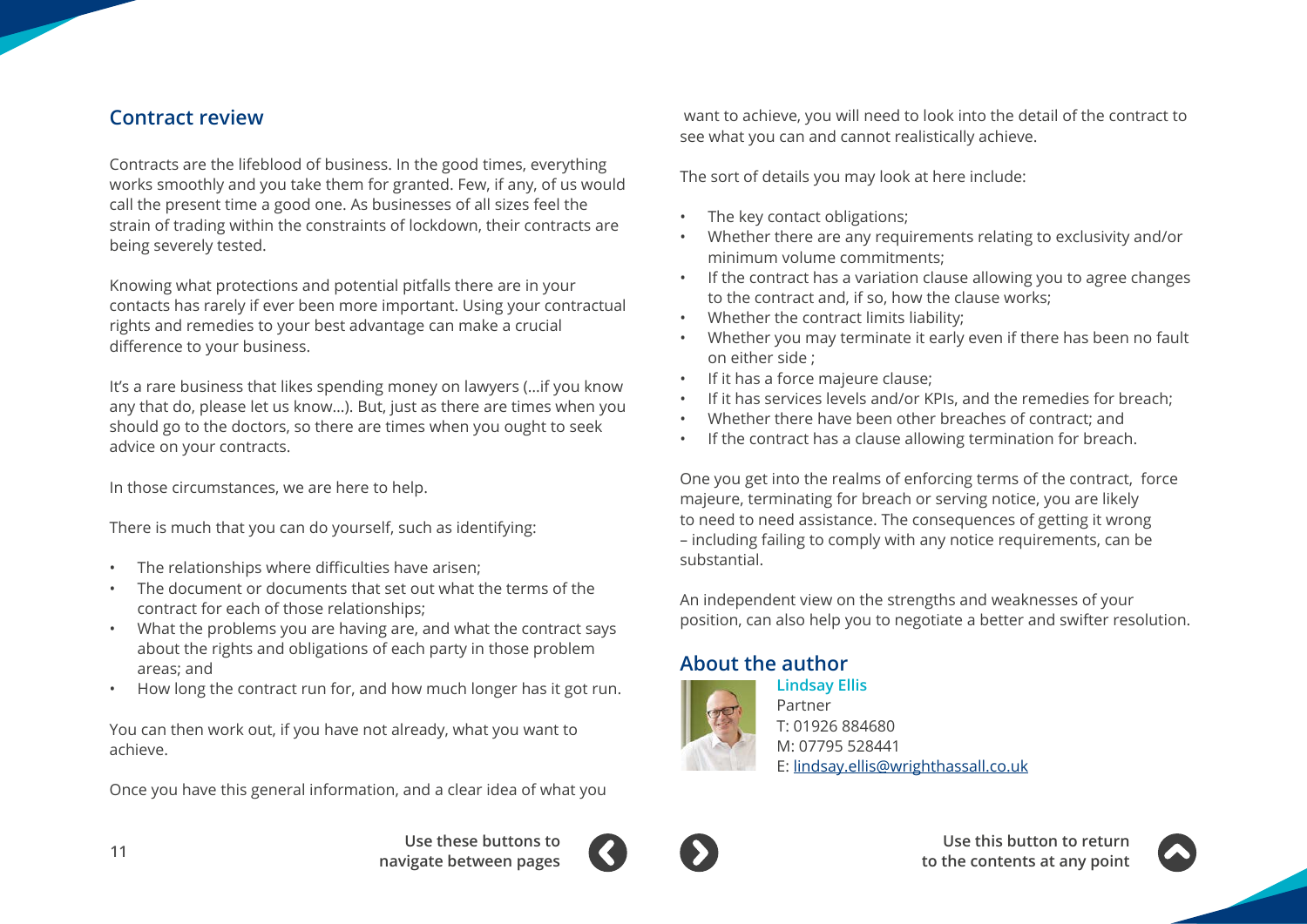# <span id="page-11-0"></span>**Real Estate considerations for Business**







**Use this button to return to the contents at any point**



 $\blacktriangleright$ 

 $\blacktriangle$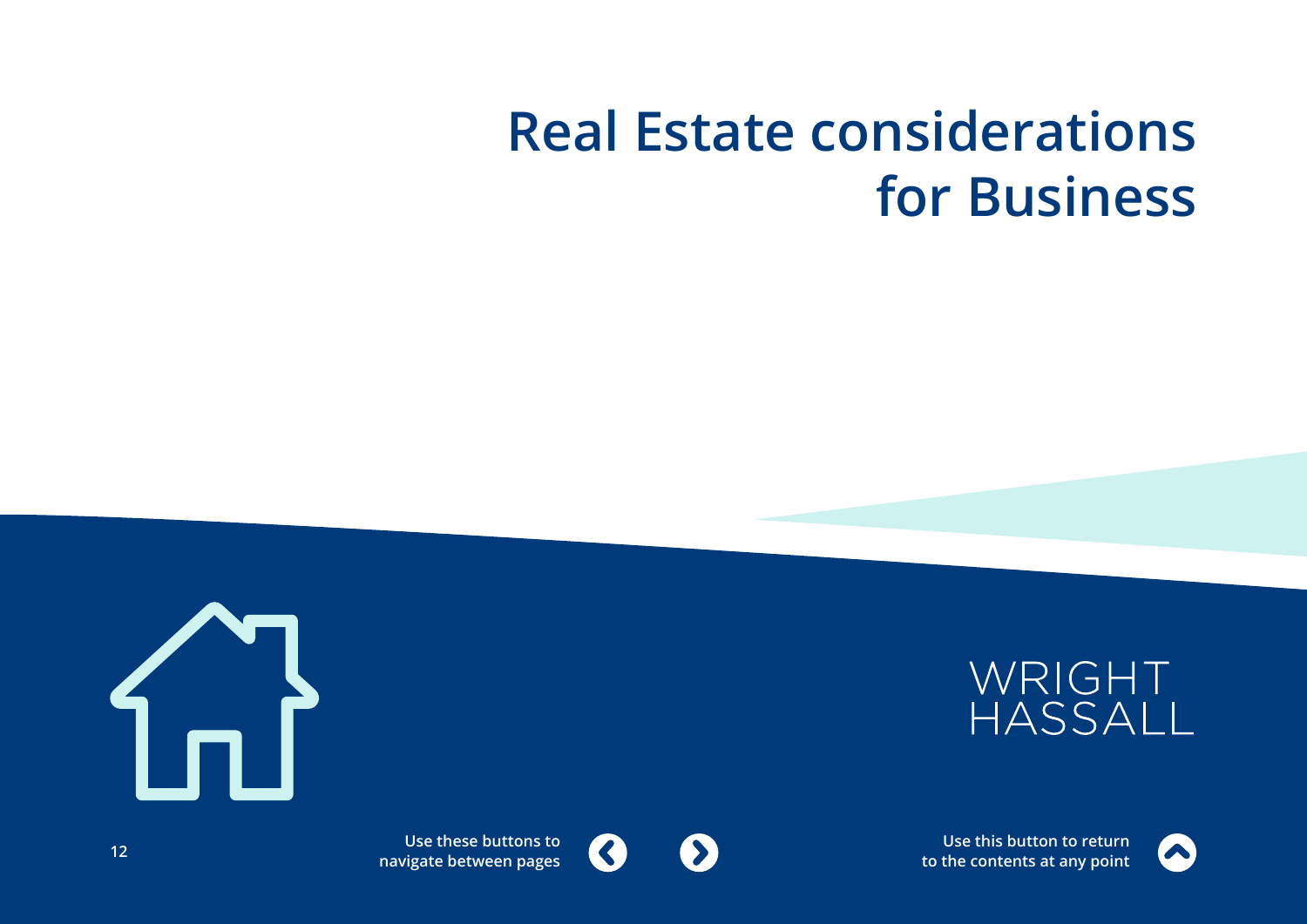<span id="page-12-0"></span>The physical location(s) for any businesses have faced unprecedented scrutiny during the Covid-19 lockdown. Many offices have been shut down during the outbreak whilst other properties have been updated to reflect the need to implement and observe social distancing rules.

A review of a businesses' property portfolio will always form an important part of any corporate strategy but in current times this is particularly key.

With many well placed commentators foreseeing a change in working habits both as we come out of lockdown but into the future, we give some thought to the options:

For those business with leases:

# **Re-gears**

For many companies, along with staff costs, rent represents their largest overhead in terms of costs. The Government has offered some short term options to avoid companies' losing the right to occupy their properties whilst they struggle to pay rent up to the end of June but beyond this deals will need to be struck with landlord to change commercial terms. Some options can include:

- **• Changes to frequency of rent payments.** Many leases express the rent as payable quarterly in advance and often on the usual quarter days (25 March, 24 June, 29 September and 25 December). During these times landlords may agree, often by way of side letter, that rent can be paid monthly in advance. This has significant cash flow savings for tenants who do not then need to finance three months' worth of rent in one go. Landlord's will not always agree to this though as it can put them in a worse position if a tenant gets into difficulty.
- **• Look out for break options.** Many leases will contain break options

and careful advice is needed where tenant's wishes to exercise the same. These provide opportunities for the tenant to vacate the premises but in some cases could be used as bargaining tools with landlords. For example, a tenant may agree to vary a lease to remove a break clause (as this can notionally improve the value of the lease to the landlord by guaranteeing a longer term) in return for a period of time where no rent needs to be paid.

Extend the term in return for a rent free period. Many tenants are approaching their landlords and asking to add additional time onto the end of their current leases in return for a rent-free period now. Careful drafting and advice is needed to ensure this agreement does not result in an unwanted SDLT charge.

# **Assignments and Sub-lettings**

The idea of asking someone else to step in and take on the lease or property is appealing but needs to be balanced against the backdrop of trying to find tenants at a time when many businesses are reluctant to take on new costs. In summary:

- **• Assignments -** these involve assigning the lease to a new tenant who then takes on the tenant's responsibilities in the lease. Many landlords will attach conditions to such a deal which may include a requirement for the exiting tenant to 'guarantee' the obligations of the new tenant.
- **• Sub-letting** this involves the lease staying in place but the tenant grants an 'under-lease' to a third party. The tenant retains responsibility for paying the landlord but has someone paying them (subject to their continuing financial position). Some leases will prohibit sub-letting 'part' only of the property and some properties will not necessarily lend themselves to this. This option may be more appealing to tenants who lease whole buildings or multiple floors as they are more likely to have the ability to underlet part only as it should be theoretically easier to sub-divide



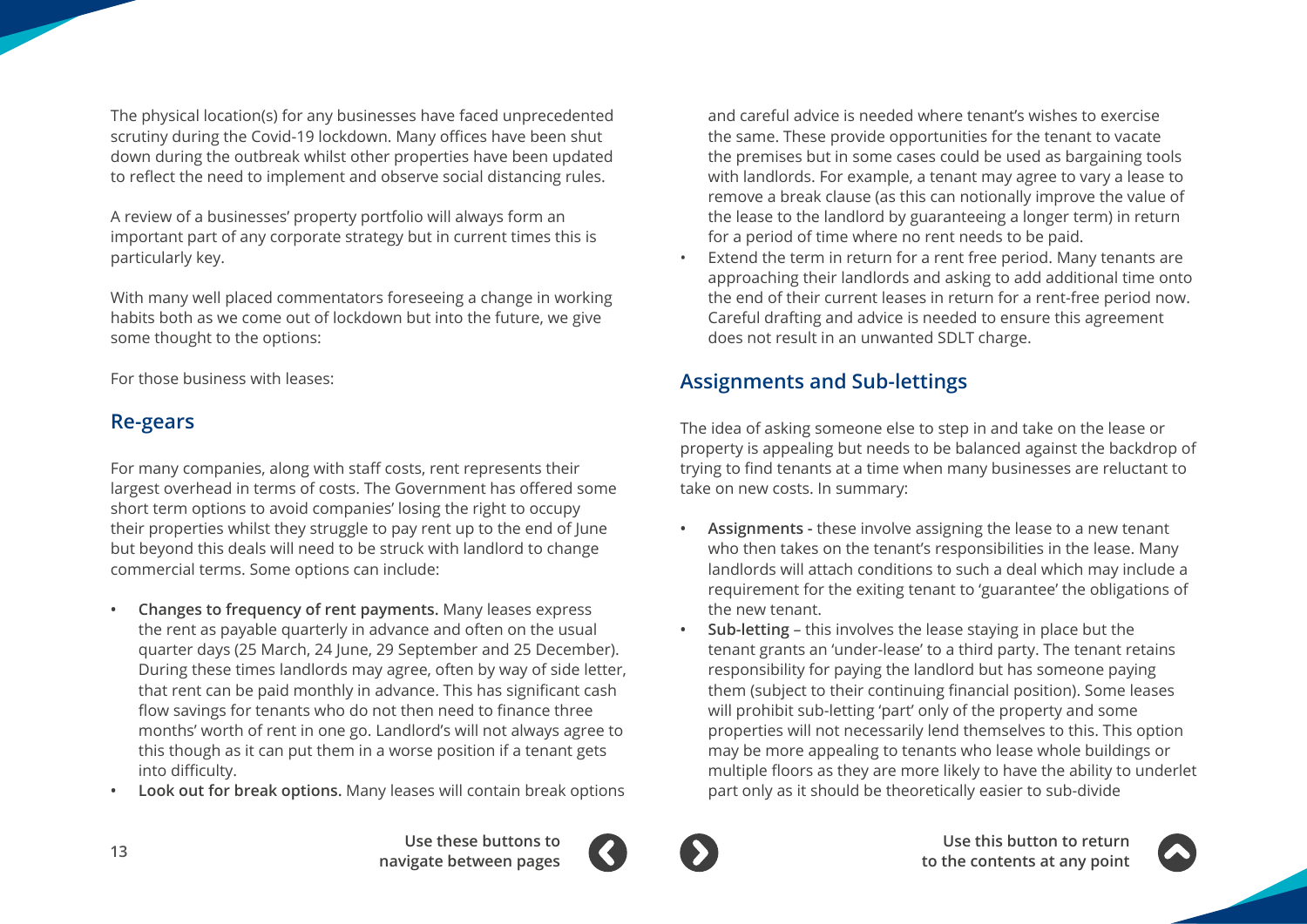<span id="page-13-0"></span>the property.

# **Surrender the lease**

This may involve the landlord and tenant reaching a commercial agreement for the tenant to pay a sum to 'get out' of the remainder of the lease. The length of time left on the lease and the confidence of the landlord in securing a replacement in good time will impact on the considerations behind these discussions.

For those businesses who own their premises they might consider letting out part of the property to another business as a means of securing a new income stream /help with the running costs or they may look to use the 'asset' as a means to raise cash either by:

- **• A sale and leaseback** this involves selling the property to a third party (typically an investor) who then grants a lease back to the company. This can be a good way to raise cash quickly whilst retaining the opportunity to continue to trade from the same location. Obviously over time the company will become responsible for the rent which it was not previously paying.
- **• Seek a bank loan**  the business premises might act as useful collateral to secure bank borrowing.

# **About the author**



**James Polo-Richards** Partner T: 01926 883045 M: 07901 006923 E: james.polo-richards[@wrighthassall.co.uk](mailto:james.polo-richards%40wrighthassall.co.uk?subject=)





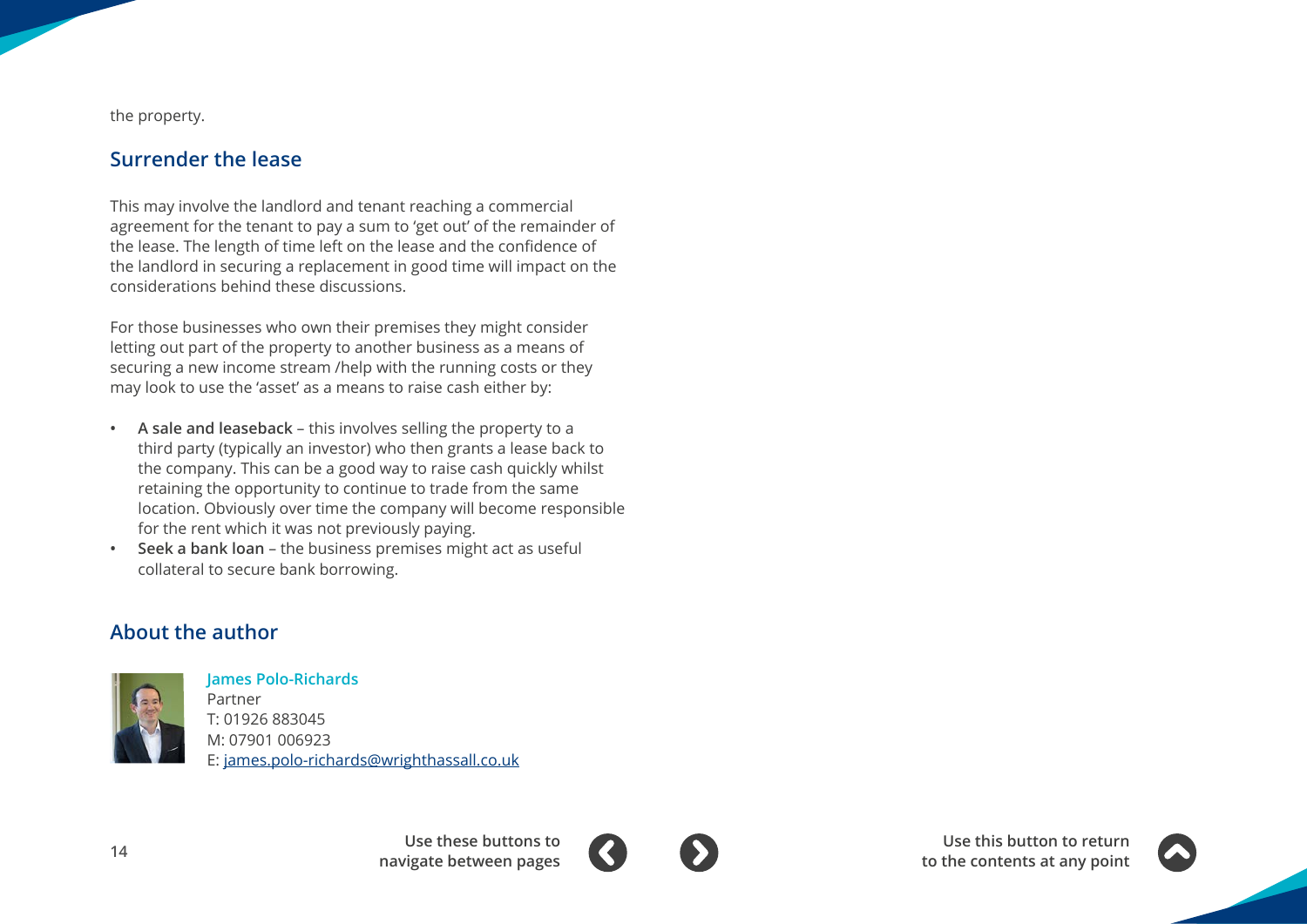# <span id="page-14-0"></span>**Health and Safety considerations for business**







**Use this button to return to the contents at any point**



**Use these buttons to**  $\blacktriangle$ **navigate between pages <sup>15</sup>**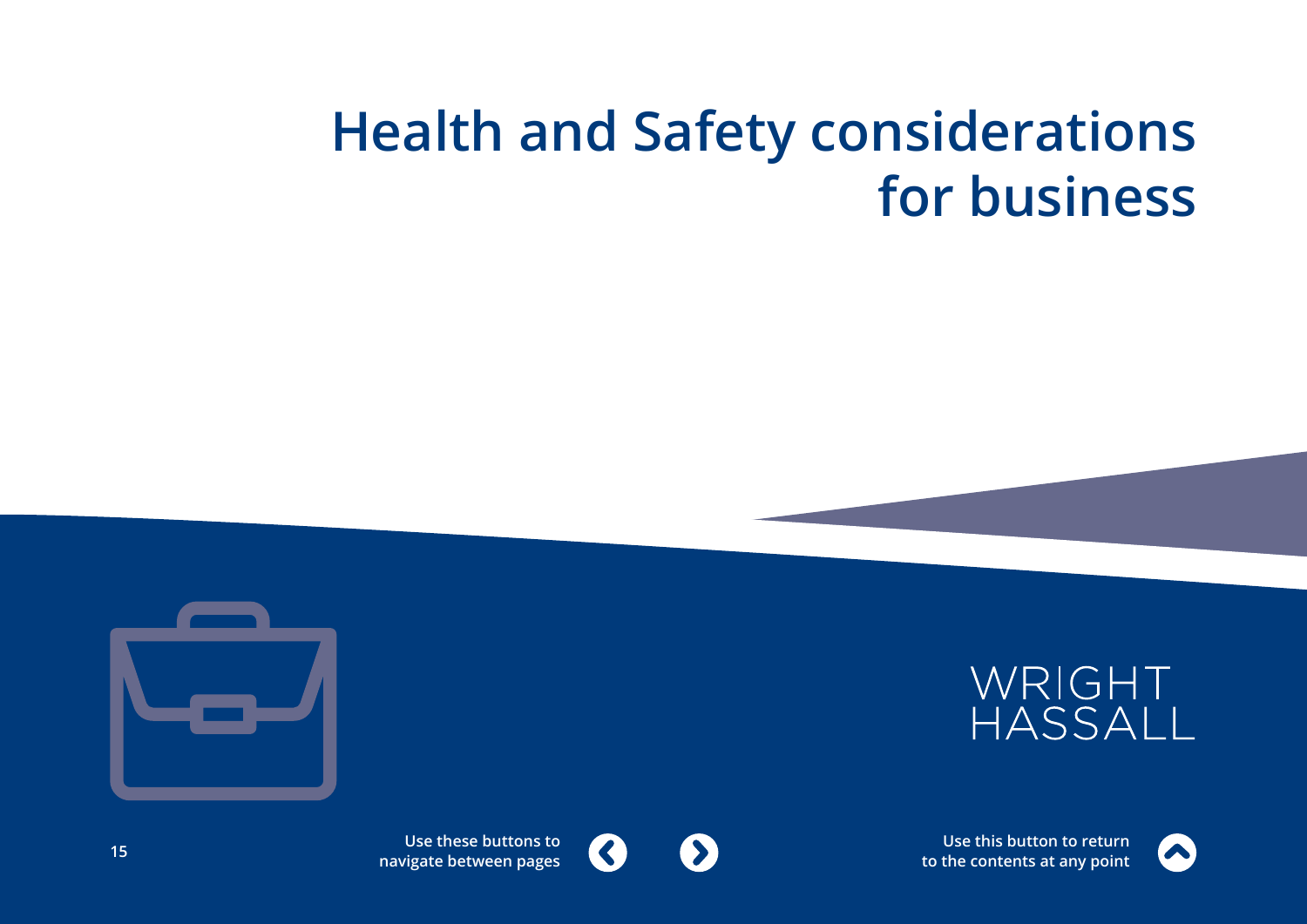<span id="page-15-0"></span>As employers, you owe a duty to your employees to ensure that you can provide a safe environment for them to work in. This has never been more prevalent than now during the global Covid-19 pandemic. Some of the key considerations are set out below.

# **Social distancing**

If you have staff returning to the workplace you need to assess whether it is possible for staff to observe the 2m rule. You should conduct a risk assessment to ascertain whether this possible, whether any one-way systems or divisional measures need to be put in place and consider whether they create any health and safety issues (such as impacting upon fire escape routes or restricting wheelchair access).

You should also consider whether you need to introduce shift work to reduce the number of employees in the workplace at any one time and how that may impact employee traffic through entrances and exits. For audit purposes, you should also complete a risk assessment and retain a copy for your records.

# **Ensuring safe hygiene standards**

In addition to enabling social distancing, you will need to ensure that that increased hygiene standards are implemented. In particular:

- Is a thorough deep clean of the workplace required before any employees return?
- Do you need to increase and/or change the cleaning operations?
- Are there sufficient washing facilities in place?

You will also need to ensure that your staff have access to PPE equipment if required (and to take appropriate steps including sanitising such equipment in accordance with regulatory guidelines).

# **Returning to unoccupied buildings**

There is an increased risk that Legionnaires Disease could spring up as a result of the lockdown period. You should ensure that if your business is at risk that this is addressed in a Risk Assessment and if necessary that you arrange for your water systems to be tested / treated. For audit purposes, you should also complete a risk assessment and retain a copy for your records.

The utilities in your premises may have been turned off during lockdown. You should ensure that you are using qualified and approved engineers and electricians when re-establishing power and/ or plumbing supplies to your buildings.

If you have plant and machinery which has been dormant for a number of months, you will need to carry out an assessment of the safety checks that are required, ensure the safety tests are carried out by an appropriately qualified person, log when the tests are carried out and retain a copy of any test certificates for your records. You will need to be satisfied that the equipment has been thoroughly tested and is safe for employees to use before their return to work.

# **Site working**

If your employees will be working on other sites, you will need to make sure that you have made the appropriate enquiries and, where necessary, carried out your own risk assessment to ensure that the site-locations also satisfy the requirements for a safe working environment for your employees.

You will also need to consider that if you are carrying out any shift work that you have adequate First Aiders in the building if you are planning on re-opening on a skeleton staff basis. If additional staff are trained, make sure that they are added to your list of first aiders, their names



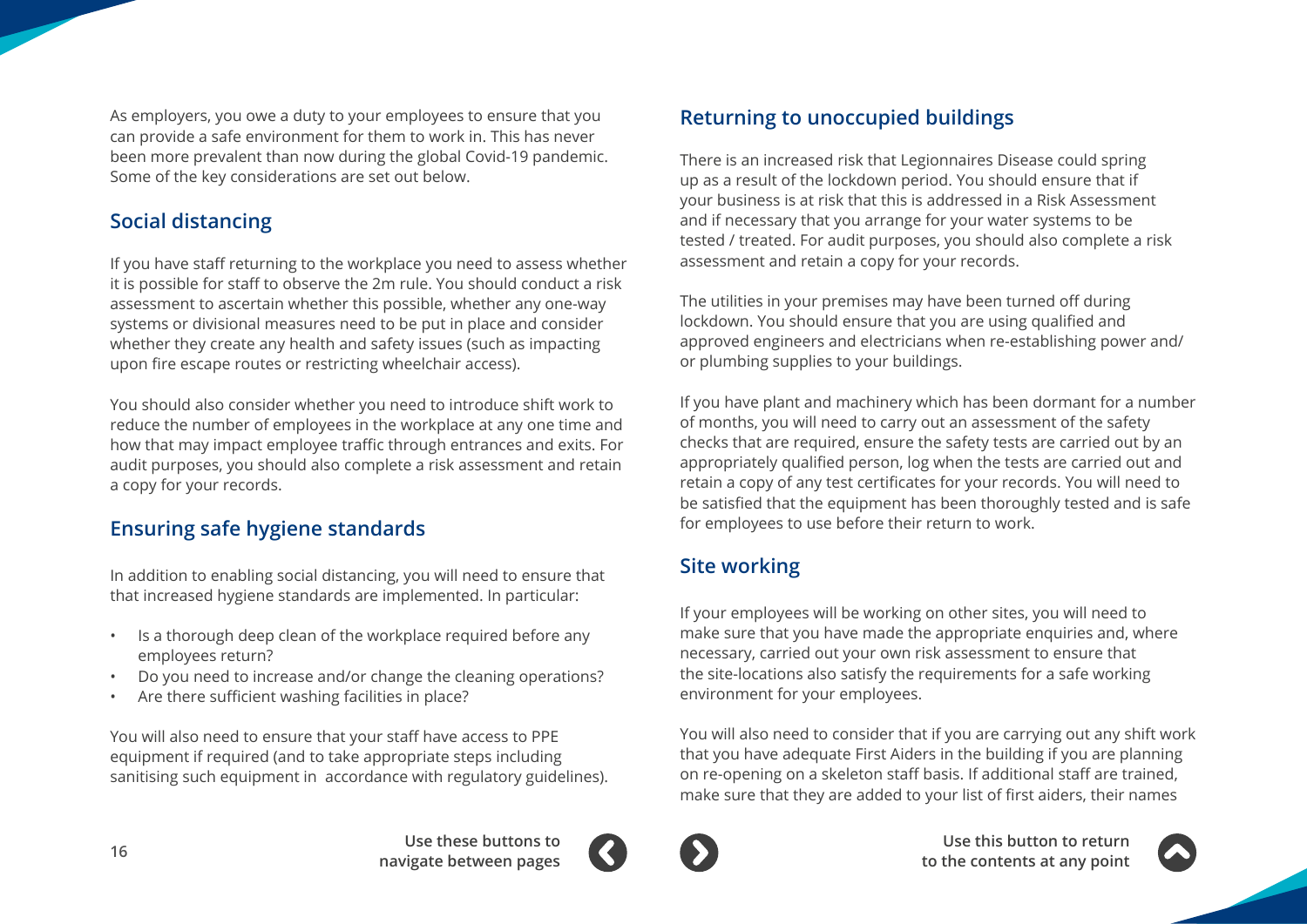<span id="page-16-0"></span>are communicated to the workforce and retain a copy of their training certificates for your records.

Open a dialogue with your employees. Enquire as to whether they are classified as high-risk individuals with reference to the Government Guidelines, and ensure that any additional measures required are taken to keep them safe.

If any of your employees fall ill following their return to work, they will need to self-isolate if they are displaying symptoms related to Covid-19 in accordance with the Government Guidelines. You should ensure that you have a clear policy and procedure for the steps your employees should take if they experience any symptoms so that they know how to notify you and what action they should take.

# **Liability**

### **Infection**

Covid-19 presents an infection risk to employees, therefore as employers you must ensure that you are approaching this risk sensibly and taking all reasonable steps necessary to ensure that you are discharging the duty of care that you owe to your employees. Conducting a Risk Assessment as to whether your business can re-open during these times is going to be essential.

If you cannot safely open your business due to the risk that infection presents, it is advisable not to re-open the business. Damages could be awarded to individuals where the employer has not taken steps to adequately protect staff from the risk of infection.

### **Stress**

The consequences of the pandemic may result in a skeleton workforce returning to the office. You may have employees who are currently suffering with Covid-19 or those who are displaying symptoms and

are therefore self-isolating. You may also have individuals who are currently on the Government's furloughing scheme. This contributes to the skeleton staff being more susceptible to stress and being overworked.

As an employer, you will need to ensure that your staff are coping, that any stress is not resulting in pressure being put on their mental health and/or that any work is re-distributed and allocated fairly amongst your employees to ensure that they are not susceptible to any physical injury as a result of having to take on further work.

Additionally, as an employer you will need to ensure that those who are tasked with operating machines have had the relevant training to safely use the machine and that the appropriate rest periods are still adhered to. In this regard a Risk Assessment would need to be conducted and if necessary, training provided to an individual so that they could cover the work of an absent colleague.

## **Working from home**

Working from home may seem attractive to an employer, however your duties in connection to your employees do not alter. They are entitled to the same level of care even though they are working from home. Considerations that employers should take into account are:

- That your employees have the appropriate equipment in order to enable them to work from home.
- That their workstations at home are set up in an ergonomic manner to avoid any muscular skeletal issues.
- That you are checking in with your employees to ensure that they are not unduly burdening themselves or experiencing highly stressful situations which have been exacerbated whilst having to work from home.

As an employer, you are vicariously liable for any negligence that your



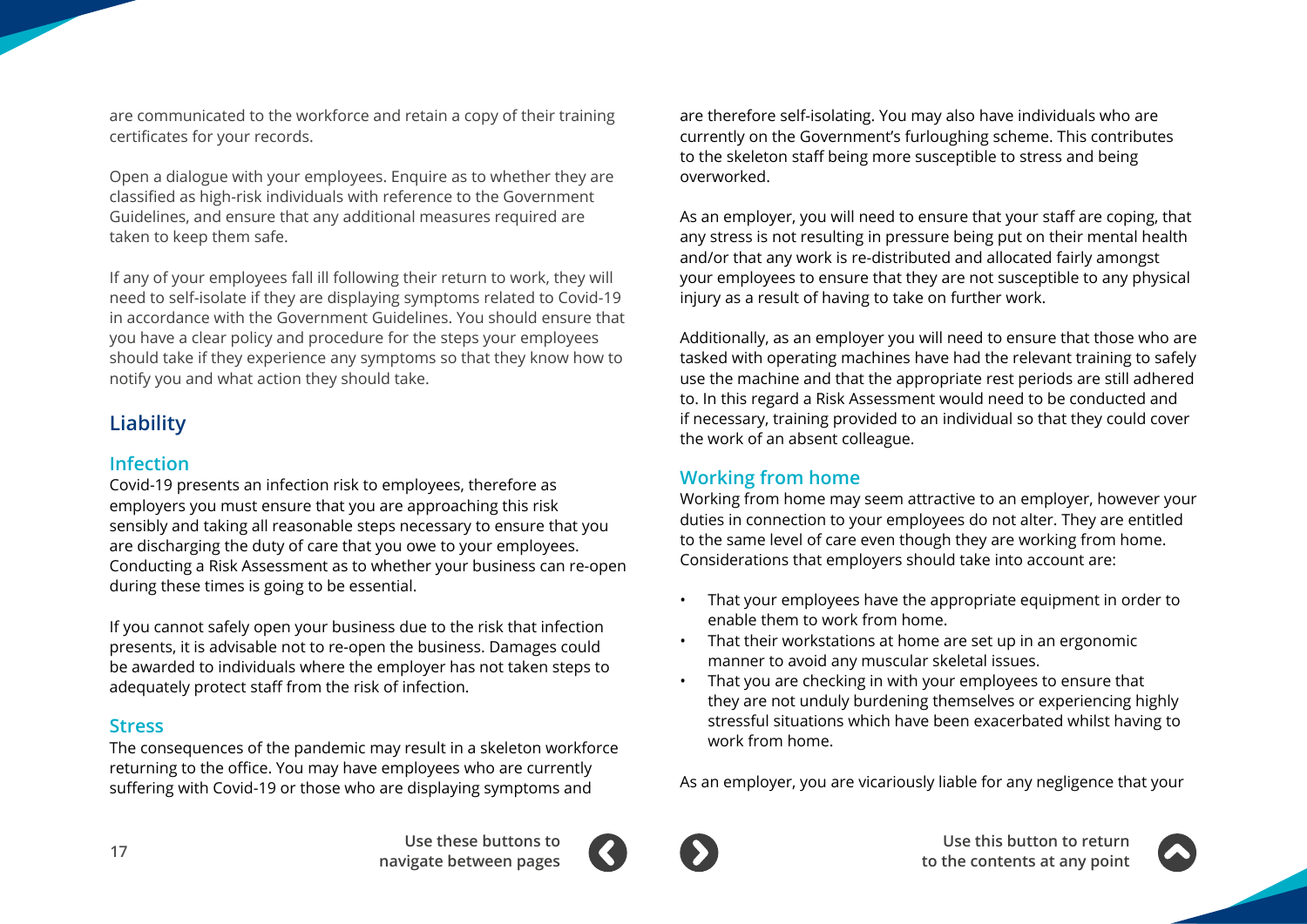employees cause. Therefore, if your business involves your employees in a customer facing arena, you could face prosecution if your employee is infected with Covid-19 and passes it to a customer as a result of contravening Government guidance and/or you have failed to provide your employee with adequate PPE.

There are also additional issues which arise as a result of the different points raised above. For example, if an employee is negligent in delivering a service due to undue stress and/or fatigue from their working environment, you as the employer could be held vicariously liable.

## **About the author**



**Tariva Thomas** Senior Associate T: 01926 884679 M: 07964 436088 E: tariva.thomas[@wrighthassall.co.uk](mailto:tariva.thomas%40wrighthassall.co.uk?subject=)



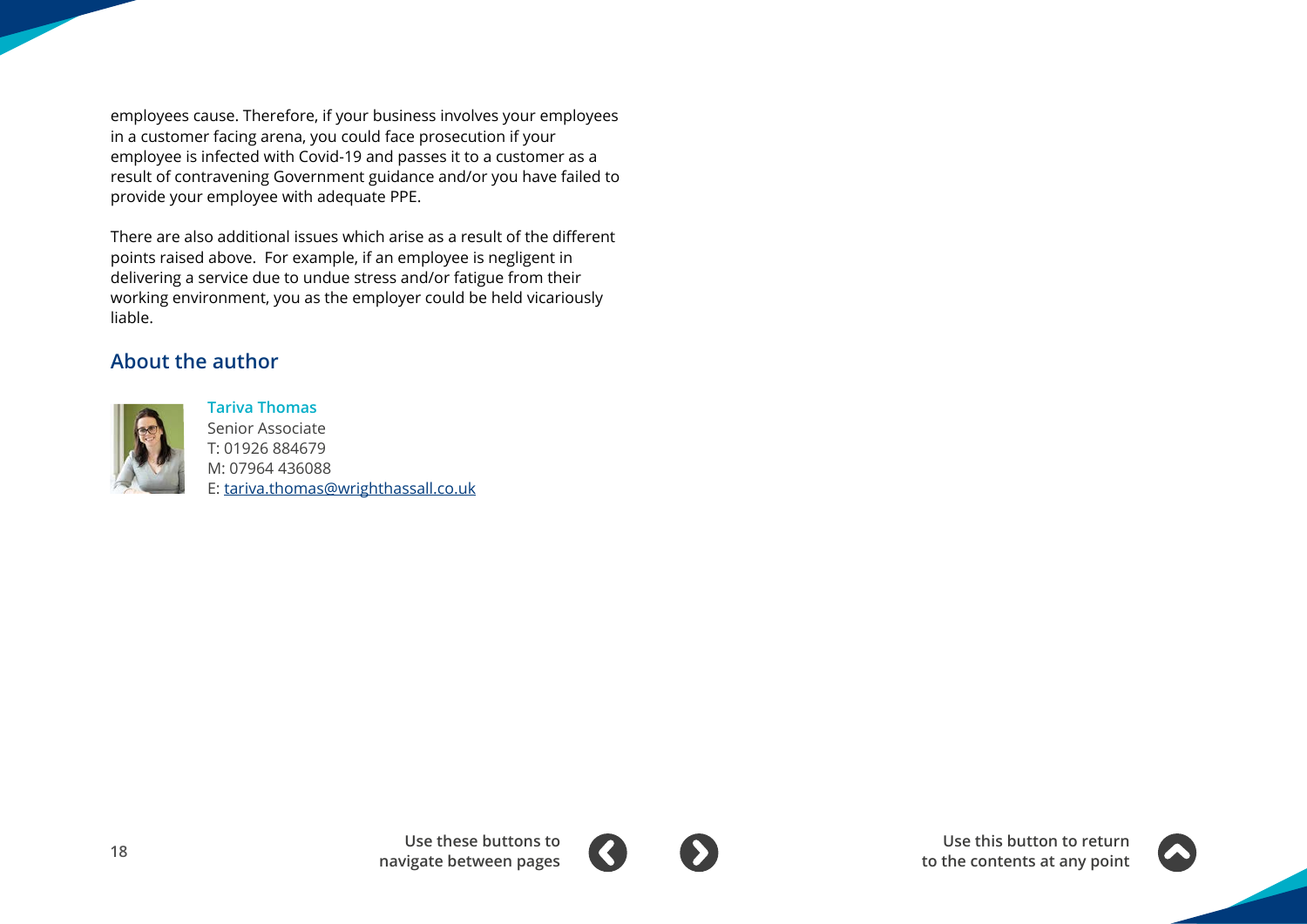# <span id="page-18-0"></span>**Corporate considerations for Business**







**Use this button to return to the contents at any point**



**Use these buttons to**  $\blacktriangle$ **navigate between pages <sup>19</sup>**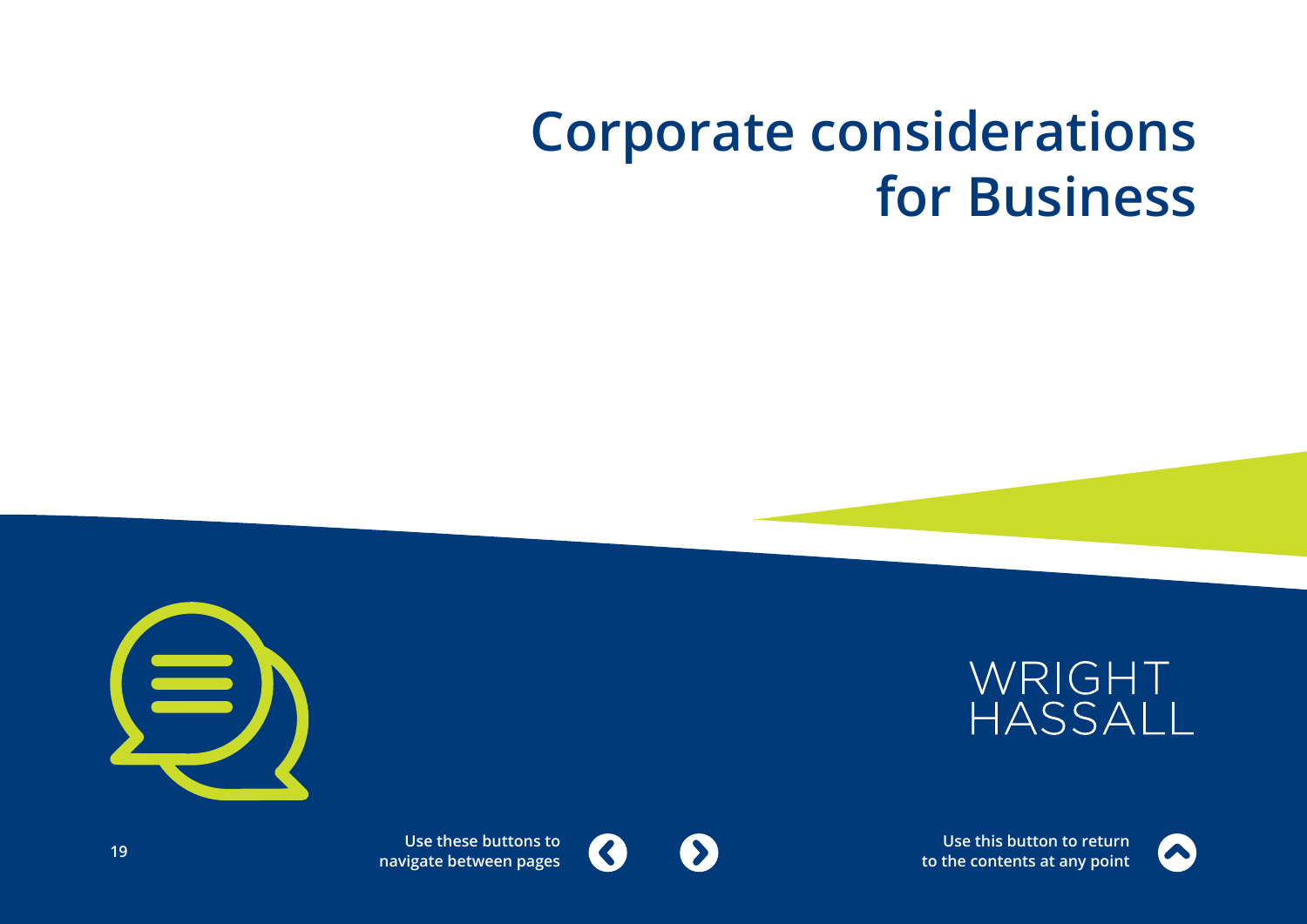## <span id="page-19-0"></span>**Transacting private company board meetings during lockdown**

The strain of Covid-19 is causing untold difficulties on the life of many businesses. Such difficulties are asking many unexpected questions of directors. Details of commercial contracts, employment and HR related issues and the financing of a business are all high on the agenda. Companies tackling such issues need to ensure that the decisions that a board of directors are making are properly recorded and will not later be undone or challenged once this pandemic has passed.

### **Check the articles**

The company's articles of association are the document that outline the way in which directors' decisions can be made correctly. It is therefore paramount that directors review their company's articles to ensure that there are no restrictions on holding meetings electronically. If a company has bespoke articles there may be restrictions. If a company has model articles, then there is no restriction on holding meetings electronically.

On a practical note, the board needs to satisfy itself that all directors present can hear the business of the meeting as well as be heard at the meeting. You should minute that all directors present were in attendance, could hear and be heard correctly, and that the meeting can be held electronically to protect a company from any potential disputes and scrutiny after the passing of the pandemic.

Now that the board has determined that electronic meetings are permissible, it needs to ensure that it continues to meet other company law requirements. This checklist helps companies consider what needs to be done before calling a board meeting.

| <b>Notice</b>         | Reasonable notice must be given to the directors<br>which must include date, time, place and method<br>of communication for the meeting.    |
|-----------------------|---------------------------------------------------------------------------------------------------------------------------------------------|
| <b>Declarations</b>   | Directors must make known any interest that they<br>have in the business of the meeting.                                                    |
| <b>Quorum</b>         | All directors' meetings must be quorate before<br>decisions are made and acted upon                                                         |
| <b>Resolutions</b>    | Considering the current lockdown, the use of the<br>written resolution procedure should be used more<br>widely if possible.                 |
| <b>Voting</b>         | Most board decisions can be made by simple ma-<br>jority but consider whether the chairperson has a<br>casting vote.                        |
| <b>Administration</b> | Even though board meetings may not be held in<br>their normal locations, it is important that minutes<br>are taken and these are kept safe. |

# **Dividend payments during the Covid-19 pandemic**

The payment of dividends is generally a good indicator of the financial health of a business. Most companies in the UK are SMEs, a significant proportion of which are owner managed. In such companies, the payment of dividends is used as a supplement to a nominal salary. Under UK company law there are specific requirements to allow for the payment of dividends. In this time of Covid-19, where there is an almighty strain on cashflow, it is critical that companies are not found to be falling foul of these requirements or such dividends might subsequently be declared unlawful.

This article assesses the law concerning the payment of dividends in SMEs and what considerations should be at the forefront of director and shareholder thinking.



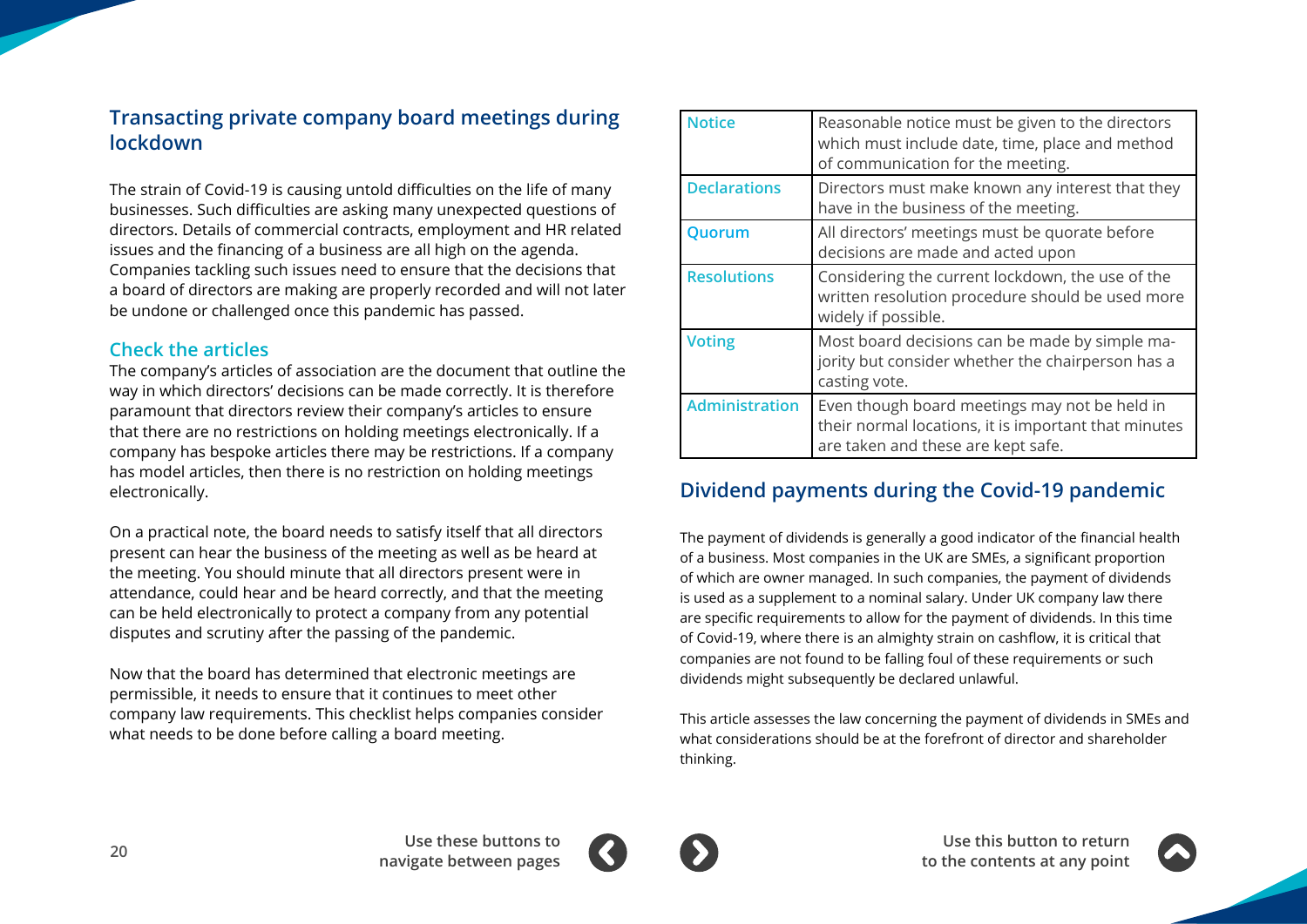## **Can you make a distribution?**

There are two central tenets of making distribution to the shareholders of a company.

- 1. Is there enough cash?
- 2. Can the payment be justified?

In answer to the first question, the directors need to consider the company's distributable reserves/profits. The legislation calculates this as being realised profits that have not already been distributed less the company's realised losses that have not been written off. If this calculation is positive, then a dividend might be possible. This is only the first step however.

The second step is that the dividend needs to be justified by reference to the relevant accounts ie the individual company accounts, not group accounts. Generally, the relevant accounts are the most recent set of annual accounts, but there are instances in which management accounts can be used. A further key point concerning the justification of the payment of a dividend connects to events following the production of the accounts at the time that the dividend is being declared and then paid. Points of consideration are as follows:

- Are the profits stated still relevant?
- Have any profits been depleted by subsequent losses due to the pandemic?
- Will the dividend payment jeopardise the solvency of the company?

Given the current pandemic, directors will need to consider thoroughly the legitimacy of making a distribution, the effect of the Covid-19 restrictions on future cashflow and expenditure requirements may mean that the accounts are no longer accurate and should not be relied upon. Where directors decide that a distribution is appropriate, make sure that their decision making process is accurately and

thoroughly minuted.

Directors are subject to several duties of which they must take heed. Safeguarding company assets and having regard for the success of the company are two significant duties concerning dividends. Where directors fail to exercise these duties, they could be held personally liable for distributions made unlawfully (e.g. where there weren't enough distributable profits).

## **Dividend process**

Where directors decide that a distribution is appropriate there are other considerations that need to be considered.

Articles of association:

- Prior to any recommendation or declaration being made the directors should consider the company's articles to see whether there are specific restrictions on the payment of dividends.
- If a final dividend, articles for private companies normally provide that this can be declared using a written resolution of the members.
- If an interim dividend the articles may provide that the directors can resolve to pay the dividends.

## **Owner-directors pay**

The above details instances where the directors and shareholders are different persons. Where the director and the shareholder are the same person and the payment of a dividend is used to supplement an owner-director's salary, the owner-director must determine that the company has enough distributable reserves and the director can justify the payment. This is particularly important at the moment with consideration also needed to be given to the current economic downturn as a result of the pandemic, and up to date cashflow forecasts and management accounts must be considered by the director.



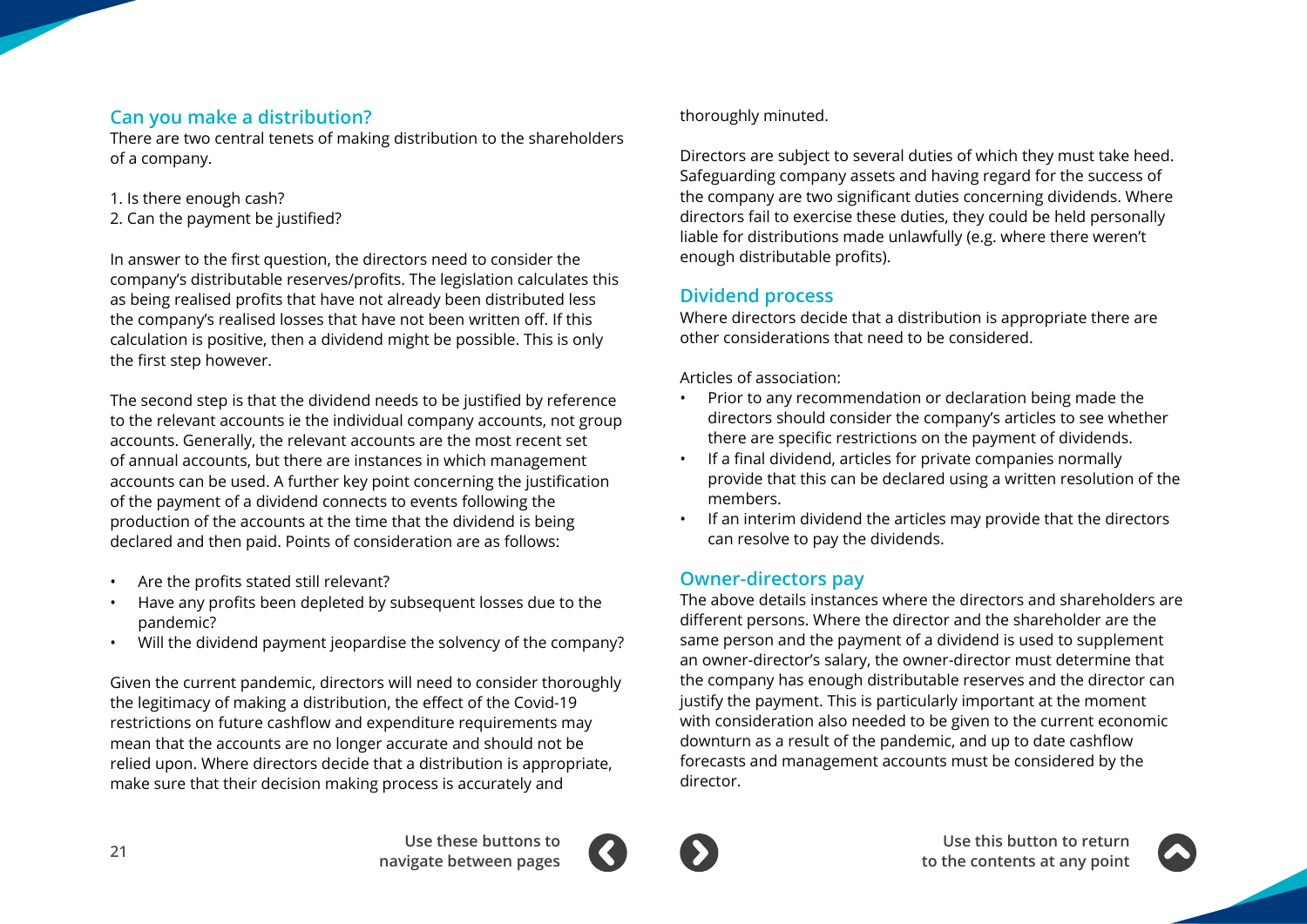<span id="page-21-0"></span>If a dividend proves to be unlawful, a shareholder may be liable to repay it if the shareholder knows, or had reasonable grounds to know, that a dividend would be in breach of the requirements set out above. Similarly, in the event of an insolvency, claims may be brought against the directors and whilst the Government has announced that it will suspend the "wrongful trading" laws, that may not affect the directors' liability for potential claims for breach of their statutory duties and common law duties by permitting the payment of the dividend and they may be at risk of a claim for damages as a result of any unlawful dividend being paid.

## **Companies House**

Please note that certain of the strict filing deadlines at Companies House have been relaxed due to Covid-19, this includes making an application to delay filing of a company's accounts and obtain a three month extension

All same day services have been suspended until further notice and there is delay in processing paper and online submissions. Companies House has introduced an emergency filing service to aid companies during the Covid-19 pandemic, for example to change a registered office, rectify the register, change the director's details, it has also temporarily pause the strike off process to prevent companies being dissolved as they deal with the impact of the Covid-19 outbreak.

# **Mergers and Acquisitions**

With political certainty towards the end of 2019 and into 2020, M&A activity was at a healthy level and looked as if it would increase during 2020, this was abruptly bought to an end with the arrival of Covid-19 and very few deals completed in April and May given the disruptive nature of the pandemic. That said, we are now noticing that investors are now beginning to re- enter the market with an upturn in instructions.

Funding for growth is available, directors may believe that the company qualifies for the Government's Coronavirus Business Interruption Loan Scheme (CBILS), the Covid Commercial Financing Facility Scheme (CCFF) or the Future Fund. The directors need to decide which form of finance is best for the company bearing in mind their statutory duties, including the duty to promote the success of the company for the benefit of its shareholders as a whole, and strictly on the basis that current liabilities and creditors are fully covered but they may wish to consider the funding which is available to grow their business through acquisitions.

Whilst carrying out thorough accountancy and legal due diligence is important in any acquisition, it is particularly crucial for buyers now given the uncertainty created by the pandemic. Buyers should consider the pandemic's impact on a target's revenues and cashflow, the ability of workers to work remotely, now and in the future, what are their travel plans for accessing the office, what is the impact on any staff who have been furloughed and any redundancies which have been made – is there a risk that employee claims may arise in the future. Are their any considerations which should be taken into account with material contracts that the company has entered into. The list is endless.

Such issues may give rise to a buyer seeking specific indemnities in the purchase agreement to cover off Covid-19 related liabilities irrespective of whether specific risks have been identified. This should be raised at an early stage of the negotiations, when heads of agreement are being discussed so that it does not come as a surprise to a seller and its advisers as the actual terms of the purchase agreement are negotiated and due diligence enquiries undertaken. If the price is to be adjusted on account of any such liabilities this should be raised to save unnecessary time and costs being incurred by either party.

There are evident challenges to acquiring a company at the moment, not least the fact that a buyer is unable to properly visit and inspect a



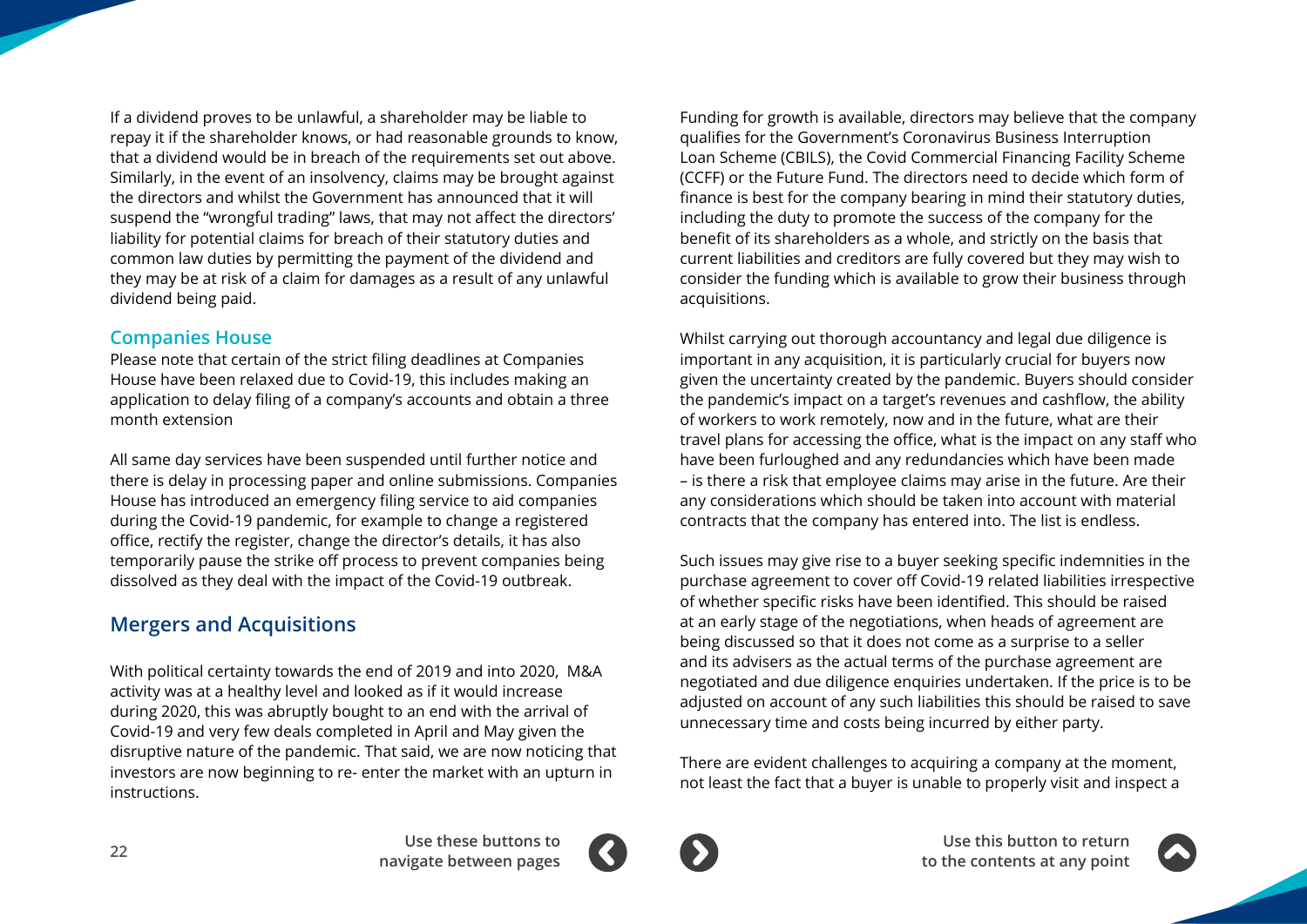<span id="page-22-0"></span>business which itself may not yet be open and fully functioning, but this doesn't to mean that opportunities should not be considered as long as both parties are fully aware of the risks associated with the impact of Covid-19 and factor this into account at the earliest opportunity in their discussions.

# **About the author**



### **Robert Lee**

Partner T: 01926 880741 M: 07970 195080 E: robert.lee[@wrighthassall.co.uk](mailto:robert.lee%40wrighthassall.co.uk?subject=)

# **Covid-19: the economic implications for businesses**

The outbreak of Covid-19 is continuing to present significant challenges to our everyday lives. Furthermore, the implications for many businesses will be profound for many months to come. The damage to the economy is apparent and businesses are increasingly dealing with the breakdown of supply chains, cash flow issues, labour shortages and disruption to manufacturing.

The Government's package of financial support via the Coronavirus Business Interruption Loan Scheme and the Coronavirus Bounce Back Loan has been welcome but only time will tell whether this will be sufficient to prevent many businesses tipping into insolvency. In a further measure to protect the economy, the Corporate Governance and Insolvency Bill (CIGB) has now been published and is expected to become law in the next few weeks.

Among other provisions, the CIGB prohibits suppliers relying on

 termination clauses in supply contracts triggered when a customer has entered into a formal insolvency procedure. This measure has been introduced in order to allow a distressed company to continue to trade and to prevent suppliers from insisting on the payment of outstanding charges as a condition of future supply. There are exceptions, including to those suppliers likely to suffer financial hardship as a result and where the court officeholder/company consents. Small suppliers are also temporarily exempted and these are defined as meeting two out of three criteria relating to turnover, headcount and balance sheet.

Directors are under a duty to act in the best interests of the company and its shareholders. Once a director forms the view that the company is insolvent, on a cash flow and/or balance sheet basis, his/her duty is to act primarily in the interests of the company's creditors. If there is no reasonable prospect of avoiding an insolvent liquidation or insolvent administration, a director's obligation is to manage the affairs of the company with a view to minimising the potential losses to creditors. As the uncertainty of the impact on the economy continues, we advise directors to:

- Maintain accurate and up-to-date company financial records and consider the potential impact on creditors of the decisions they take.
- Continually monitor and review the financial state of the company. Directors should review the company's balance sheet and cash flow position and also consider the need to increase the frequency of management accounting and internal financial reporting.
- Consider ways to reduce expenditure, if necessary.
- Hold frequent board meetings convened specifically for the purpose of reviewing the company's financial position and keep proper minutes of those meetings, noting any decisions made and the reasons for them. Any contingency plans that are implemented and/or steps taken to mitigate the effects of Coronavirus should be carefully documented so that it is clear how and why those



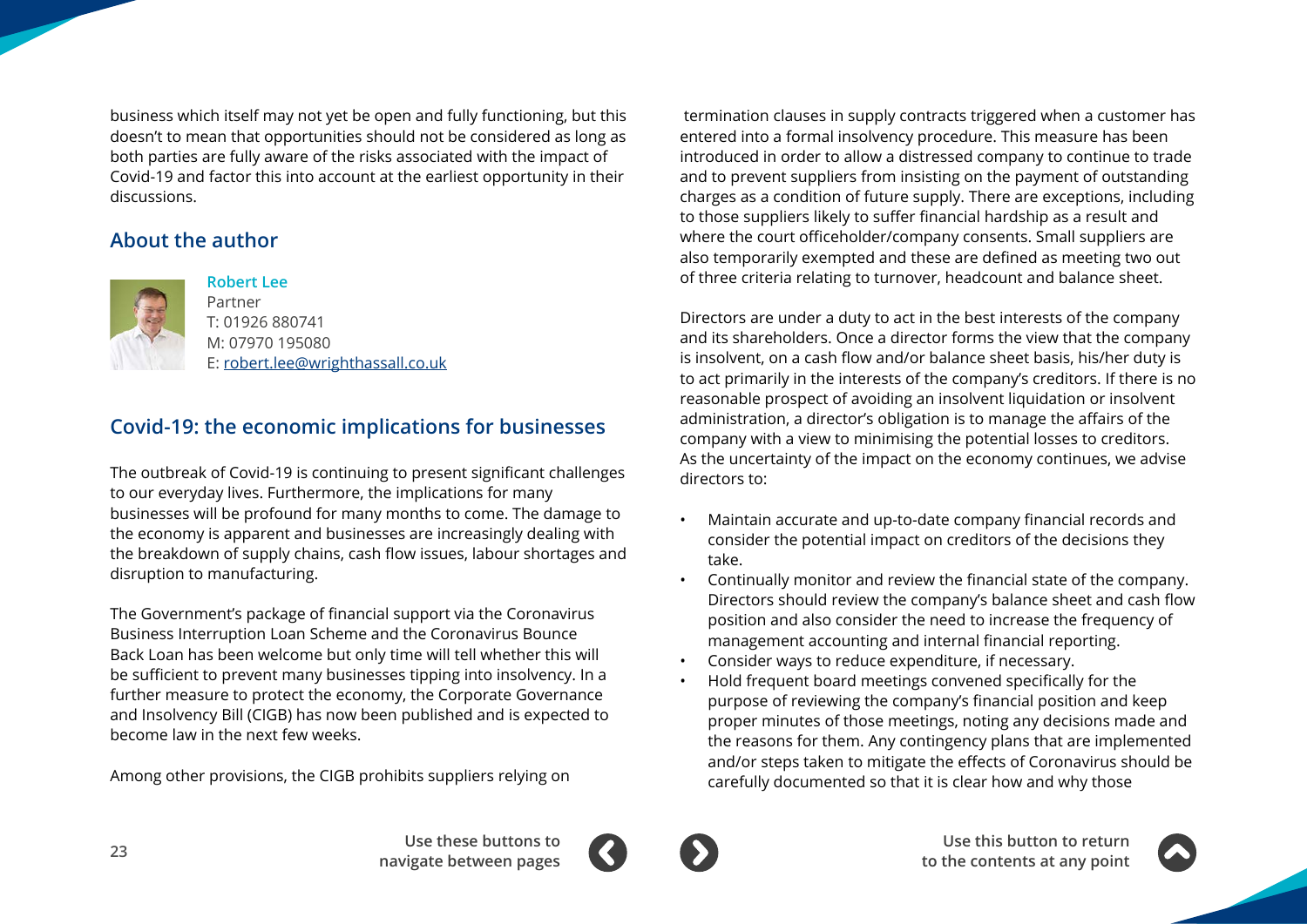decisions were taken.

- Continually monitor market developments and set up alerts in order to keep appraised of such developments.
- Take professional advice aimed at reviewing whether an insolvency process is inevitable or whether there is some way of resolving or mitigating the company's financial difficulties.

Please contact us, we can advise and guide you through what may be an extremely challenging time for you and your business.

# **About the author**



**Caroline Benfield** Partner T: 01926 884671 M: 07779 970993 E: caroline.benfield[@wrighthassall.co.uk](mailto:caroline.benfield%40wrighthassall.co.uk?subject=)



**Elizabeth Taylor** Consultant T: 01926 883060 M: 07973 674893 E: elizabeth.taylo[r@wrighthassall.co.uk](mailto:elizabeth.taylor%40wrighthassall.co.uk?subject=)